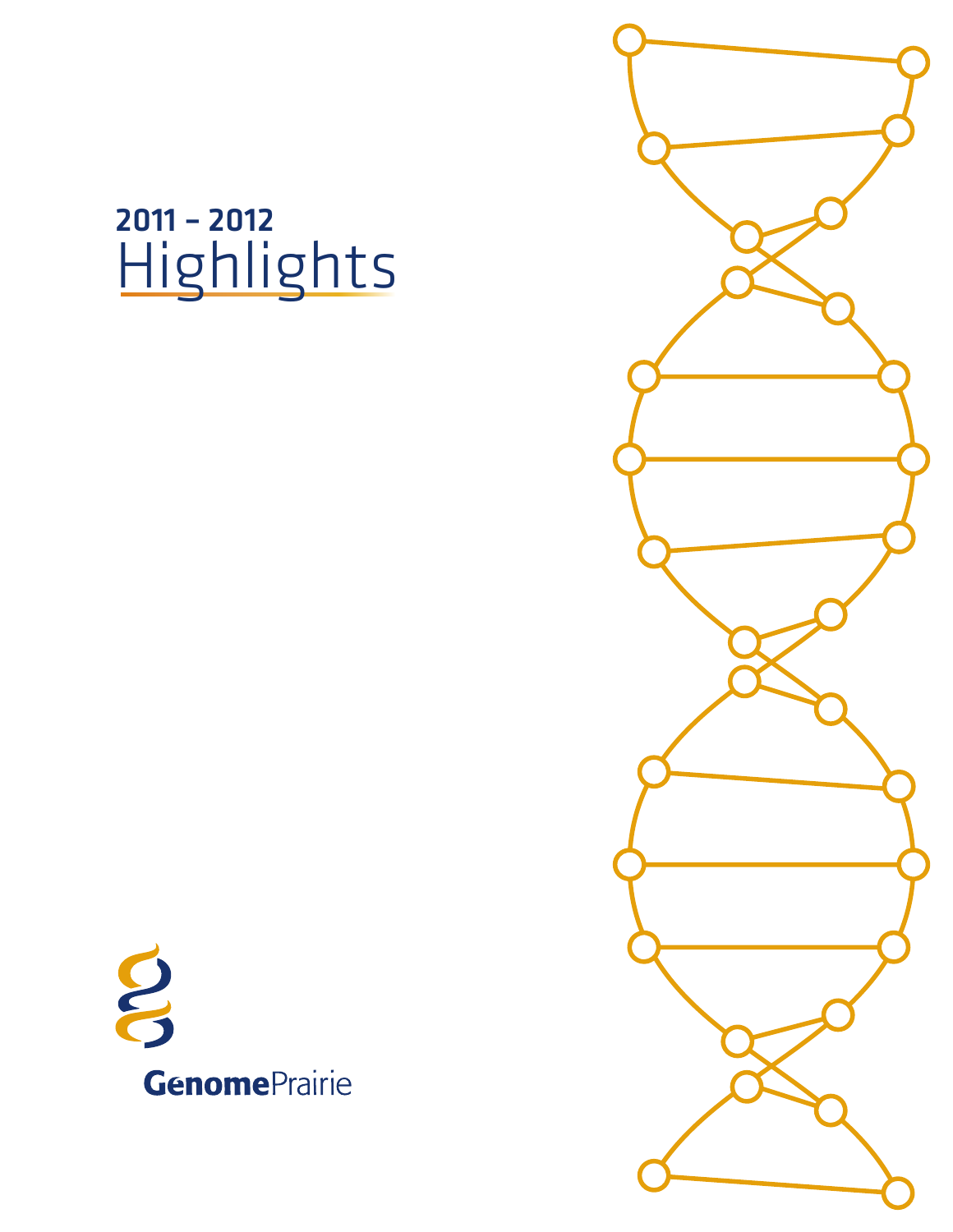**Genome**Prairie

### Message from the Chair of the Board

#### Adapting to change is the only path to sustainability.



These are exciting times for the scientific community in Manitoba and Saskatchewan. The booming Prairie economy has created

numerous opportunities for scientists to develop creative solutions that address real industry needs and genomics research is emerging as an important enabler of these solutions. During this same time, the Canadian federal science and innovation system has undergone a significant amount of scrutiny. The 2012 federal budget outlines a number of sweeping changes that propose to increase the impact of government investment in science.

Genome Prairie's activities continue to support and develop projects that are generating real positive social and economic impacts. Through the development of best practices in corporate governance and long term strategic planning, the corporation has been able to foresee and adapt to changes that affect our mission and deliver the results that our stakeholders expect from us. As we review the new Canada Not-for-profit Corporations Act and prepare to file Articles of Continuance under the new regulations, we will carefully review our corporate governance policies, committee structure and bylaws to ensure that we are strategically prepared for and can proactively respond to additional changes that will certainly come.

Dr. Arnold Naimark, OC, OM, MD, LL.D, FRSC Chairman of the Board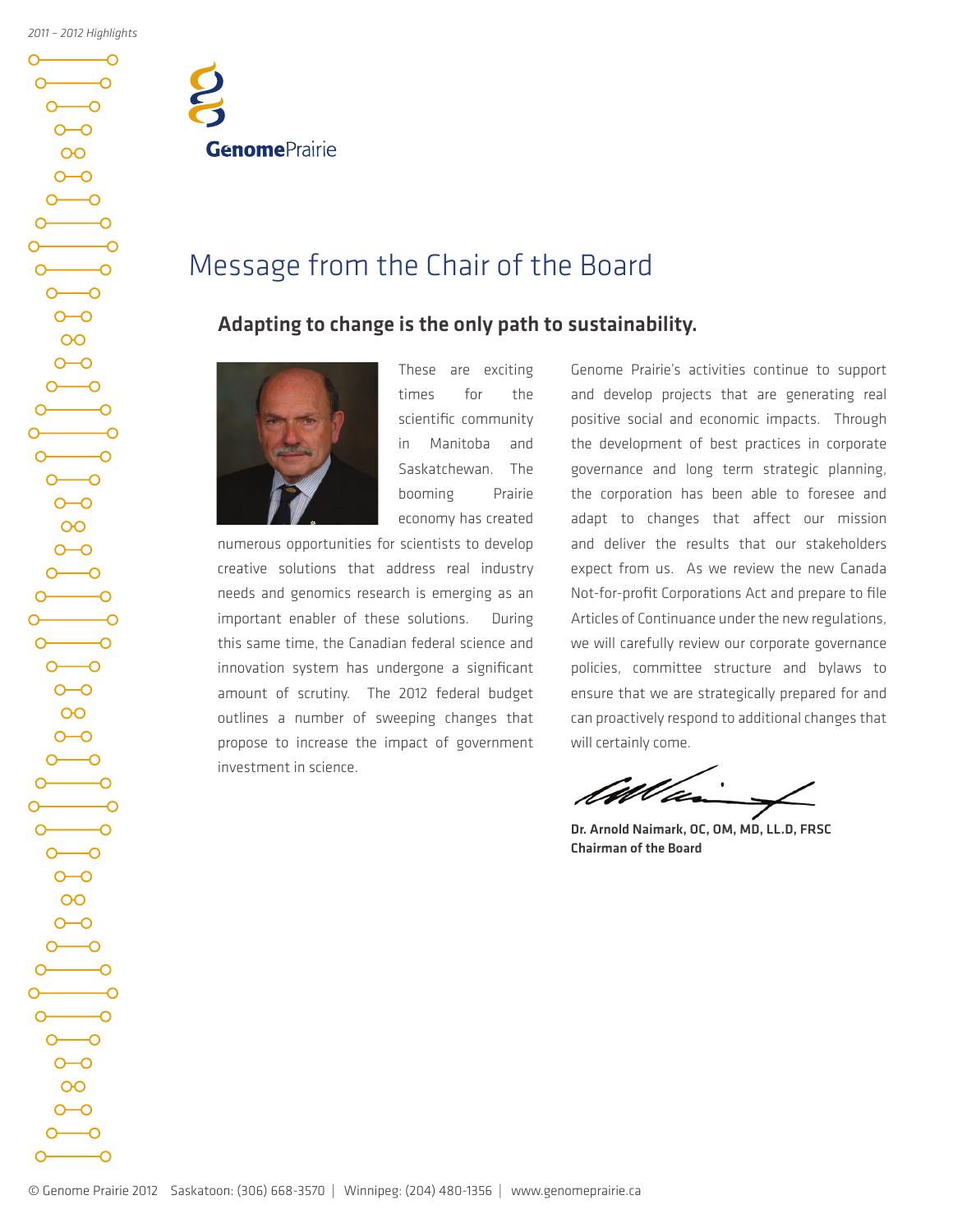

### Message from the President and CEO

#### What can genomics do? Just look around you.



Genome Prairie and its partners are building recognition of the role that genomics plays in supporting key industry sectors

which are driving the Prairie economy. To date, Genome Prairie has supported more than \$197 million of large-scale research activities that have trained researchers, increased knowledge, and resulted in discoveries that are being developed into commercial products and services of practical value to our communities.

For example, discoveries from two previous Genome Prairie projects are now being used to develop new crop varieties that will allow regional canola and wheat producers to increase yields and reduce crop losses due to cold, heat and drought. Resources created by the *North American Conditional Mouse Mutagenesis* (NorCOMM) project are now being packaged into a "toolbox" that is being used by companies and research institutes world-wide to improve outcomes for cancer, diabetes and organ transplant patients.

Working with Genome Canada and the other regional Genome Centres, we are also playing a key role in the Canadian genomics enterprise by leading the development of an agricultural genomics strategy and supporting the development of a genomics strategy for the energy, environment, and mining sectors.

In addition to our work with Genome Canada, we are also actively coordinating and managing projects that originate in the Prairie region, are locally funded and executed, and have local impacts. For example, the *Microbial Assessment for Value-Add, Environment and Natural Resources* (MAVEN) project was fully launched in 2011. Working with the University of Saskatchewan, Cameco Corporation, and a local biotechnology start-up company, Contango Strategies Limited, Genome Prairie is leading a pilot study to evaluate the role of microbial communities in the uranium mining process in an effort to reduce both the environmental foot print and the costs of extraction and remediation. Funding for this project was provided by the Province of Saskatchewan and Western Economic Diversification Canada through the Western Economic Partnership Agreement.

We look forward to continue enriching society through genomics with our partnerships in Manitoba, Saskatchewan and abroad.

D Santhrei

Dr. David Gauthier, Ph.D, MBA President and Chief Executive Officer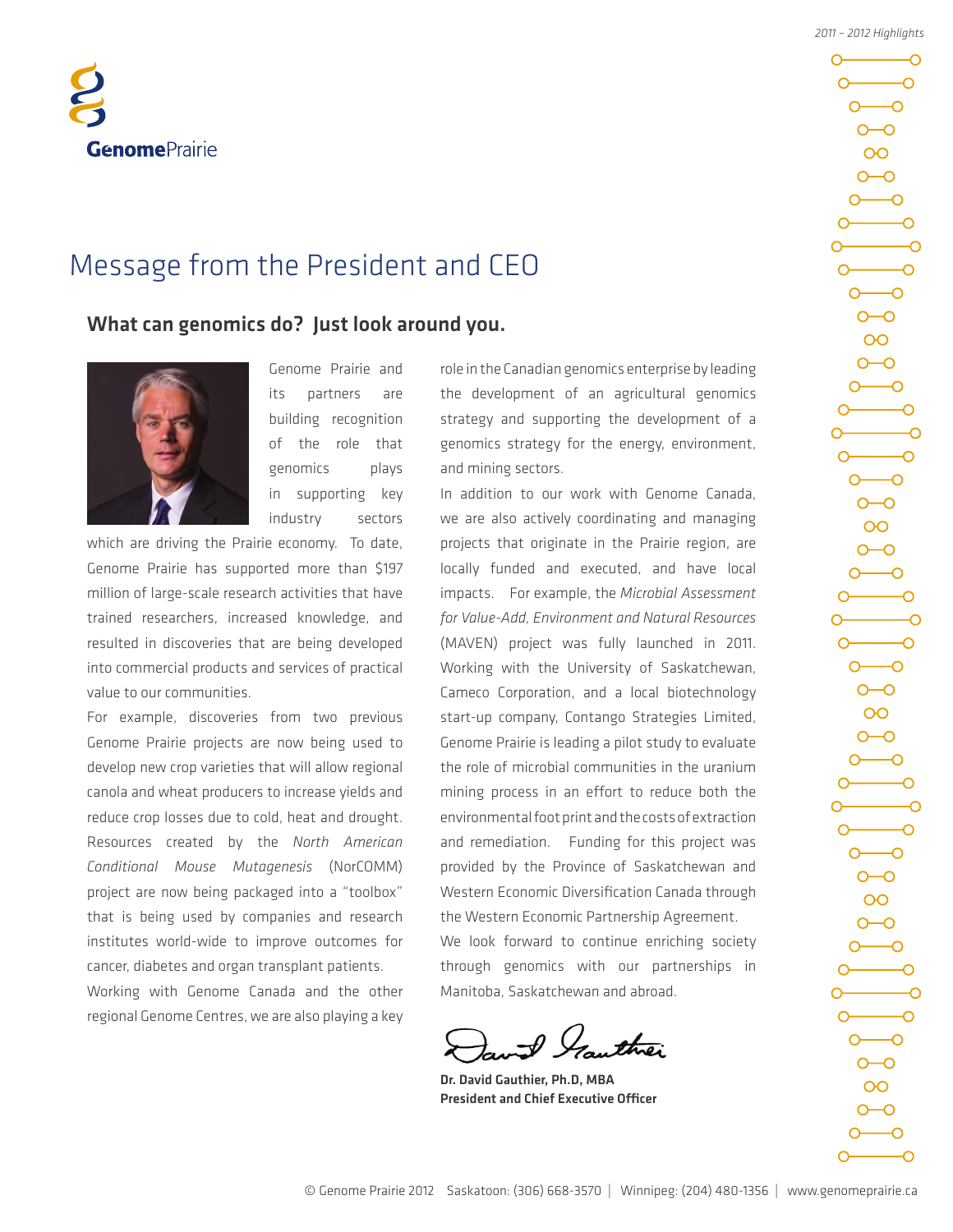**Genome**Prairie

### A Message from the Chief Scientific Officer

#### On the ground, digging deep, flying high and getting personal.



In 1969, Austrian biochemist Erwin Chargaff – whose research paved the way for the discovery of the structure of DNA – said, "Science

is wonderfully equipped to answer the question *'How?*', but it gets terribly confused when you ask the question *'Why?*'". More than four decades later Chargaff's observation remains relevant, especially as researchers are increasingly called upon to deliver and communicate social and economic benefits through their programs. Genome Prairie plays a critical role in helping researchers generate and articulate these benefits.

Genome Prairie's expertise in project development and project management enables regional researchers to undertake world-class research initiatives focused on Prairie priorities. These projects are strengthened with ties to industry and other stakeholders from around the world. Now more than ever, the benefits of these efforts are crystalizing as we work towards translating genomic-based discoveries into value-added products and profitable businesses. With an innovative and entrepreneurial mindset, researchers are succeeding in delivering social and economic benefits to the Prairie region, Canada and beyond.

On the ground, the *Canadian Triticum Advancement through Genomics* (CTAG) project, led by the University of Saskatchewan, has solidified Canada's reputation for excellence in the international wheat research community and is also the cornerstone for the development of a long-term, public-private partnership for strategic research and development on the Prairies.

Digging deep, in 2010 Genome Prairie completed Phase One of the *Microbial-Enhanced Oil*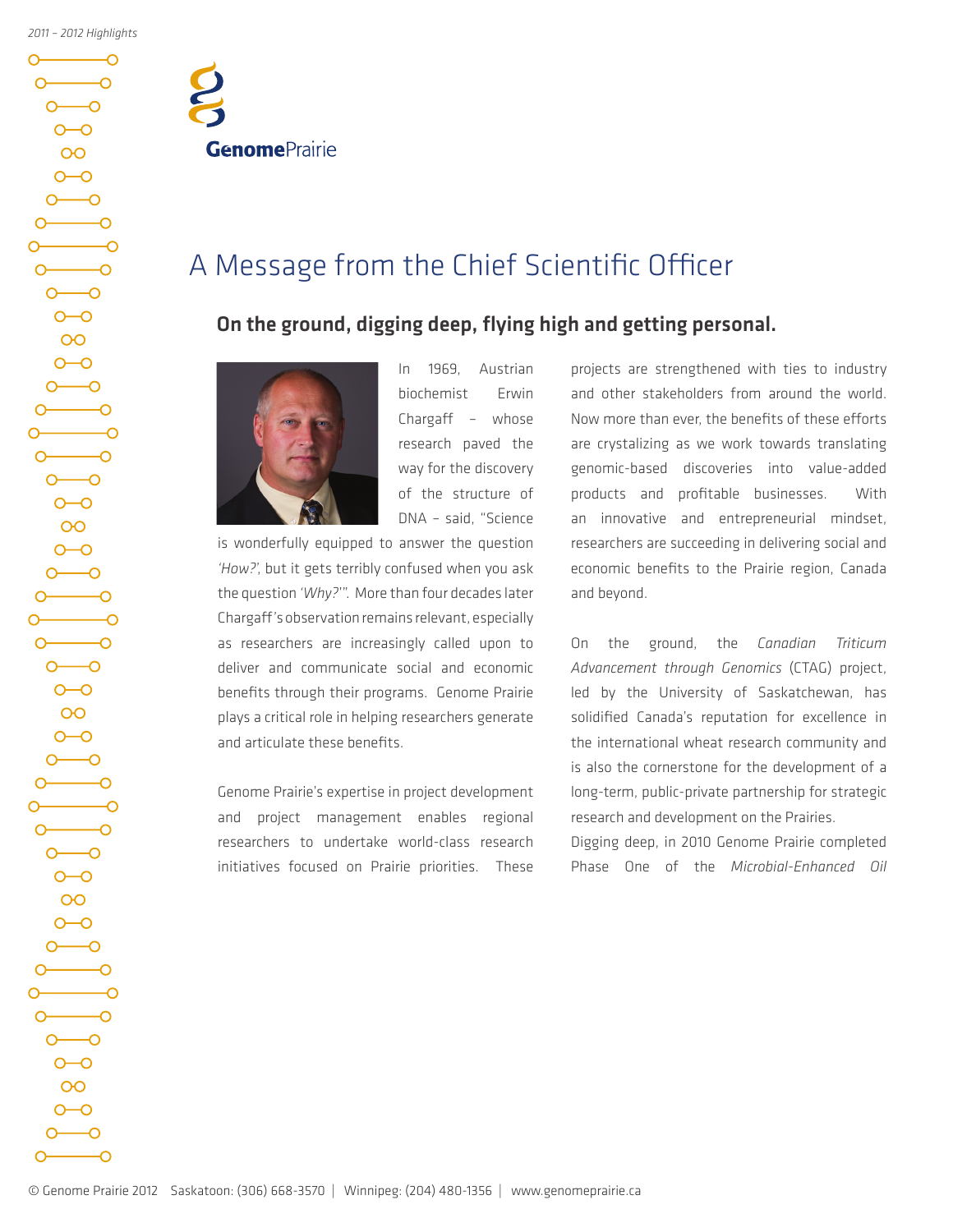

#### continued...

*Recovery* (MEOR) project. This project laid the foundation for a joint industry venture currently underway in the Bakken Oil Field Formation in southeastern Saskatchewan. In the long run, these efforts are expected to yield improved recovery rates and improved competitiveness.

Overhead, the Prairie Gold project – led by Genome Prairie – made international headlines as industry partner Agrisoma Biosciences Inc. developed and released Resonance™, a new industrial oilseed crop derived from *Brassica carinata* (a non-food relative of canola). This industrial oilseed was used to develop a biojet fuel mixture that was successfully tested in a series of test flights with Porter Airlines and the National Research Council of Canada.

In hospitals and universities, Genome Prairie is working side-by-side with researchers and clinical doctors to develop strategies for personalized health care. This initiative will ultimately change the doctor-patient relationship and the traditional one-size-fits-all approach to patient care. The goal is to refocus medicine on the patient, rather than the disease.

As always, Genome Prairie is grateful for the continued support received from federal and provincial governments, industry and academic partners, and the Prairie research community. This support is generating valuable outcomes and is creating a prosperous environment for enhanced research and commercialization opportunities on the Prairies. Looking forward, we are optimistic that Genome Prairie will build on its past successes and continue to play an important role in supporting the development of research and commercialization initiatives with strong social, scientific and economic benefits.

Watacc

Dr. Reno Pontarollo, Ph.D, MBA Chief Scientific Officer

 $\circ$  -  $\circ$  $o$ — $o$  $O<sub>0</sub>$  $OO$  $\sim$  $o$ — $o$  $\circ$  0  $\circ$  0

 $o$ — $o$  $\overline{O}$  $OO$  $o$ <sup>O</sup>  $o$ — $o$  $\sim$  0  $\sim$  $o$ —o  $o$ <sup>O</sup>  $OO$  $O$  $o$ — $o$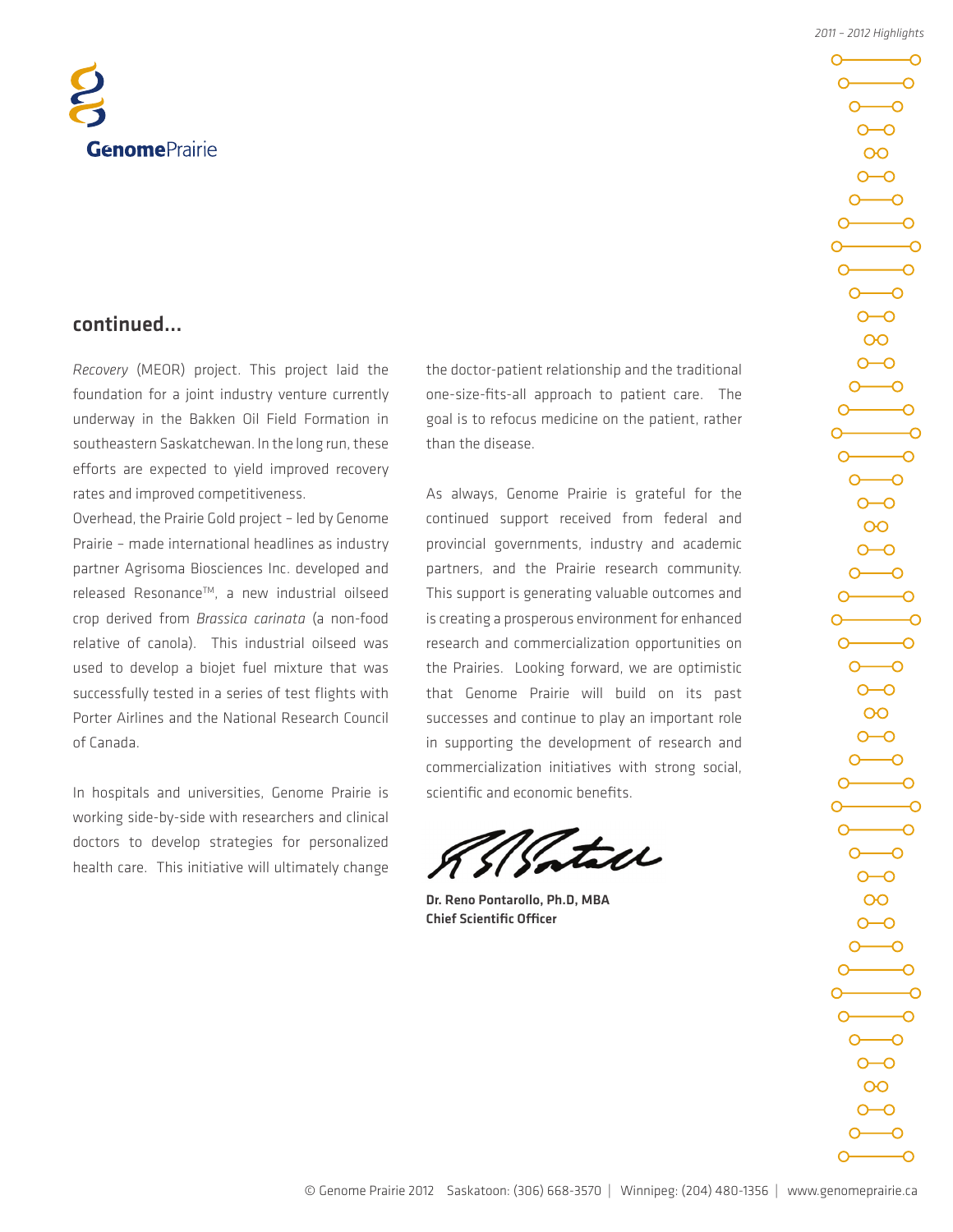



### Securing the Future of Wheat in Canada

Wheat is a staple food crop that contributes about \$4 billion annually to the Canadian farm industry and a total value of about \$11 billion when value-added food processing is considered. The *Canadian Triticum Advancement Through Genomics* (CTAG) project is aimed at developing genomic tools and increasing genomic capacity in Canadian wheat breeding programs. Currently, most Canadian breeding programs utilize some genomics technology to improve selection efficiency but the full capabilities of this technology are not being realized. The advent of new genomic sequencing technologies is enabling geneticists and breeders to characterize genes at the most fundamental level – the DNA sequence. The wheat DNA sequence holds the key to genetic improvements that will allow growers to meet increasing demands for high quality food and feed produced in a responsible, sustainable and profitable manner.

The CTAG project represents Canada's contribution to the sequencing effort led by the *International Wheat Genome Sequencing Consortium*. The consortium's efforts related to the development of genetic platforms in wheat are being conducted in both the public and private sector.

### **Research Results**  $\land$   $\land$   $\qquad \qquad \qquad \text{What is a constant.}$

Initiated in July 2011, the CTAG project has four major activities. The preliminary activity will be to generate the first high quality sequence of chromosome 6D in wheat. The second part of this project will be to perform targeted sequencing of Canada's most important wheat varieties. A comprehensive list of genetic mapping populations has been assembled which, as a third component, will enable the discovery of markers with relevant traits to Canadian wheat breeding programs. The fourth project activity will examine the role of publicprivate partnerships in wheat genomics and breeding research. This investigation into public-private partnerships is timely because private investment in wheat genomics and breeding is on the rise.

The project team has completed an initial survey sequence of chromosome 6D as part of the International Wheat Genome Sequencing Consortium.

The CTAG project has worked with other international research partners to develop a first generation capture system which will enable the sequencing of targeted genes within the wheat genome.

### Canadian Triticum Advancement Through Genomics (CTAG)

Project Leaders: Curtis Pozniak, University of Saskatchewan Pierre Hucl, University of Saskatchewan Project Manager: Chris Barker, Genome Prairie Project Value: \$8.5 Million

Genome Canada Contribution: \$4.1 Million Other Funding Partners: \$4.4 Million Project Status: **Ongoing (2011 - 2014)** Competition: Genome Canada 2010 Large

Scale Applied Research Project Competition

#### www.cantag.ca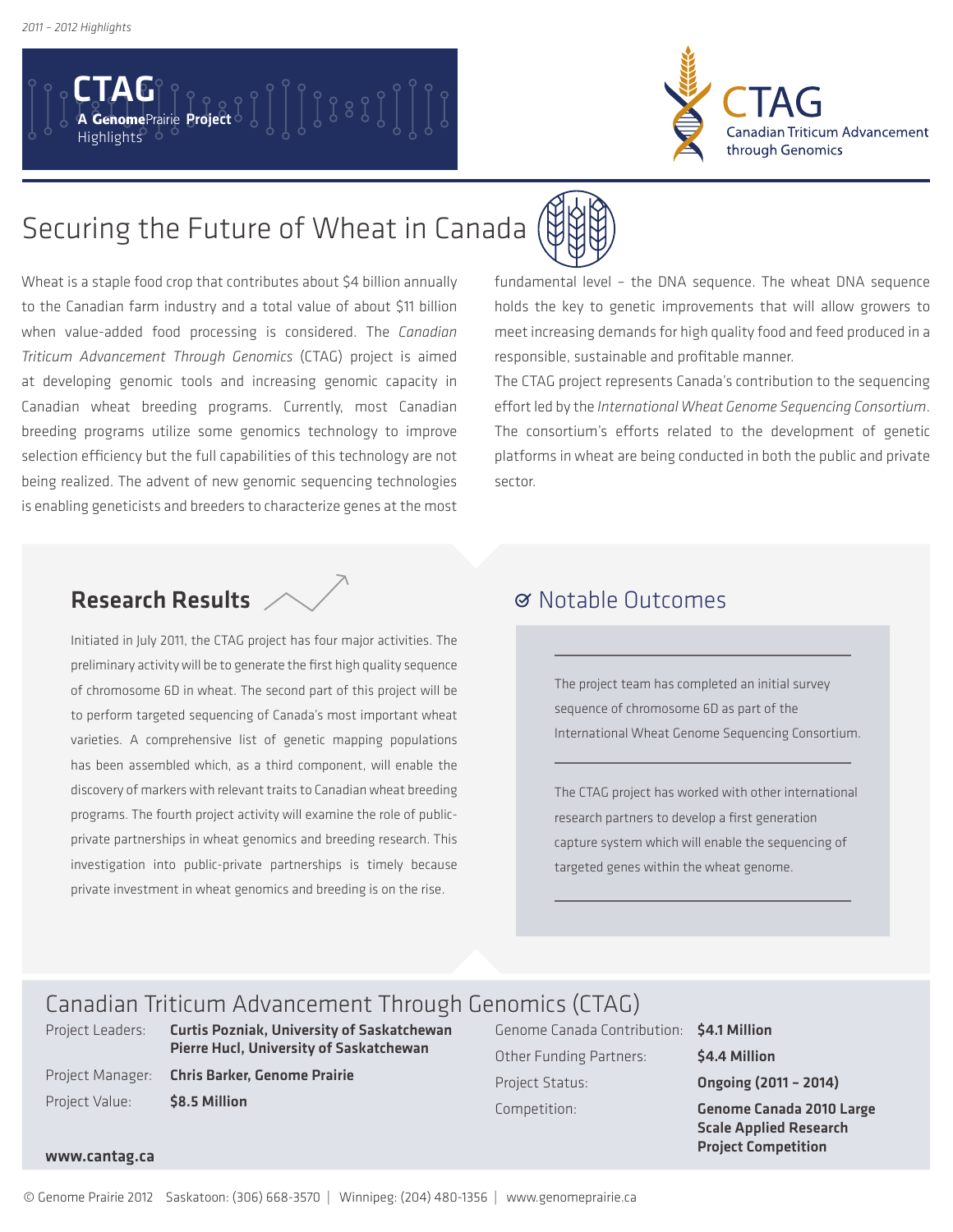### **MAVEN** A GenomePrairie Project Highlights



### Microbes: Bringing Mining to a Whole New Level



Now more than ever, the extraction industry is striving to achieve greater levels of transparency, accountability and environmental and social responsibility. *Microbial Assessment for Value-Add, Environment and Natural Resources* (MAVEN) researchers are playing an important role in these efforts by developing novel genomic-based approaches for the identification of microbial communities associated with mining, milling, treatment and remediation operations. By providing a greater understanding of the microbial communities at play, it is anticipated that the tools and techniques developed by MAVEN could ultimately be used to sustainably enhance mining processes while reducing the time and costs needed for the remediation of mine sites and other effluent-receiving environments.

### **Research Results**  $\land\qquad$   $\qquad \qquad \circ$  Notable Outcomes

Laboratory techniques have been developed to analyze the capabilities of microbial communities. Using these new techniques, a number of microbes capable of reducing constituents of concern have been discovered in lake sediment samples. The presence of these microbes indicates that natural remediation options are available. In addition, a customized software pipeline has been developed to analyze the genetic make-up of these microbial communities. MAVEN researchers can now work towards harnessing the ability of these microbes to benefit both industry and the environment.

MAVEN is building unique infrastructure and human resource capacity for the long-term benefit of Saskatchewan's knowledge-based economy.

- Contango Strategies has developed new in-house sequencing capacity to process and analyze lake samples.
- The University of Saskatchewan has acquired significant computing capacity to store and analyze metagenomic data for MAVEN and future projects.
- Contango Strategies signed a memorandum of understanding with Ducks Unlimited Canada, forming a collaboration that provides support services for the development of scientific data that protects and enhances wetland systems in Canada.

### Microbial Assessment for Value-Add, Environment and Natural Resources (MAVEN)

| <b>Project Leaders:</b> | <b>Reno Pontarollo, Genome Prairie</b><br><b>Monique Haakensen, Contango Strategies</b><br><b>Tony Kusalik, University of Saskatchewan</b> |
|-------------------------|--------------------------------------------------------------------------------------------------------------------------------------------|
| Project Manager:        | Kari Doerksen, Genome Prairie                                                                                                              |
| Project Value:          | \$1.75 Million                                                                                                                             |
| www.mavenproject.ca     |                                                                                                                                            |

Funding Partners: Western Economic Partnership Agreement, Cameco, Contango Strategies

Project Status: **Ongoing (2011-2013)**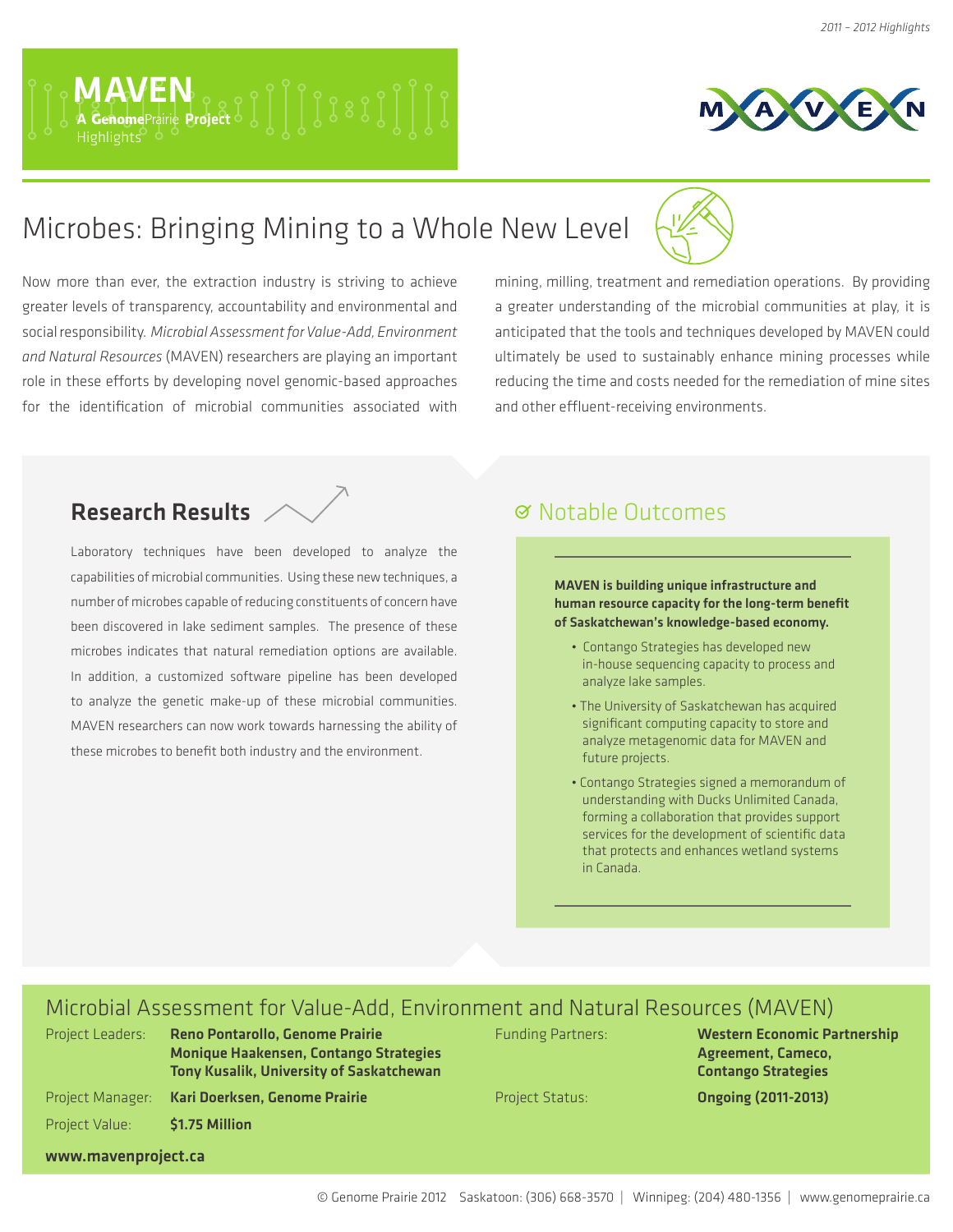years afterwards.

# Prairie Gold A GenomePrairie Project

# prairiego

## Energizing Commercialization of Industrial Oilseed Crops

Rising oil prices and the increasing desire for environmentally friendly alternatives are driving demand for plant-based industrial oil products. Prairie Gold is an innovative \$4.5 million project to develop the emerging industrial oilseed market in the Prairie region. Managed by Genome Prairie and funded through the Western Economic Partnership Agreement, Prairie Gold research aims to streamline regulatory processes and create a commercial pathway to establish an industrial oilseed market sector, while using genomics to provide a steady pipeline of breeding and bioproduct innovations for

### Research Results

- Providing the bio-products industry with access to high-value markets for fuel and non-fuel petroleum products.
- Creating jobs in downstream sectors such as oil processing, product formulations and marketing for environmentally friendly renewable oil products.
- Providing farmers with valuable rotation crops, the ability to grow a high-value crop on marginal land, meal by-products to supplement animal feed, and the ability to maintain farm equipment with products made from agricultural efforts.
- Improving environmental impacts due to the minimal need for fertilizers and pesticides to grow these crops, and reduction of greenhouse gases compared to using petroleum-based products.

Genome Prairie is integrating expertise in genomics and plant breeding to develop *Camelina sativa* (False flax) and *Brassica carinata*  (Ethiopian mustard) as renewable alternatives for petroleum-based products. Potential uses for industrial oil seeds include jet fuel, hydraulic fluids, plant-based polymers, high-quality animal feed, and bio-pesticides. *B. carinata* and *C. sativa* are hardy crops that will boost the agricultural productivity of marginal lands by giving producers an alternative to fallow in their crop rotations; thereby avoiding competition with food acres.

### Notable Outcomes

- *B*. *carinata* crop is now being grown commercially in western Canada for biojet fuel production.
- Industry partners are advancing towards Canadian regulatory approvals for future industrial oilseed crops.
- Breeding for oilseeds with improved oil characteristics and agronomic traits continues steadily. This will be aided by the nearly completed genome sequences for these crops.
- By innovating the oil profiles, industrial crop oils have become desirable starting materials for bioproduct manufacturers.
- Genome Atlantic's "Camelina Project" and Genome Prairie's "Prairie Gold" will use the same Camelina genomic data, to develop synergies across the country. One will develop a high protein and nutritious oil for alternative fish meal, and Prairie Gold will focus on optimizing oil profiles for industrial uses.

### Prairie Gold - Novel Industrial Oilseed Crops for Canada

Genome Prairie-led consortium: Linnaeus Plant Sciences, Agrisoma Biosciences, Agriculture & Agri-Food Canada, National Research Council Plant Biotechnology Institute

www.prairiegold.ca

Project Value:  $\frac{1}{2}$  S4.5 Million

Project Manager: **Doug Heath, Ag-West Bio** Funding Partner: Western Economic Partnership Agreement Project Status: **Ongoing (2010-2013)**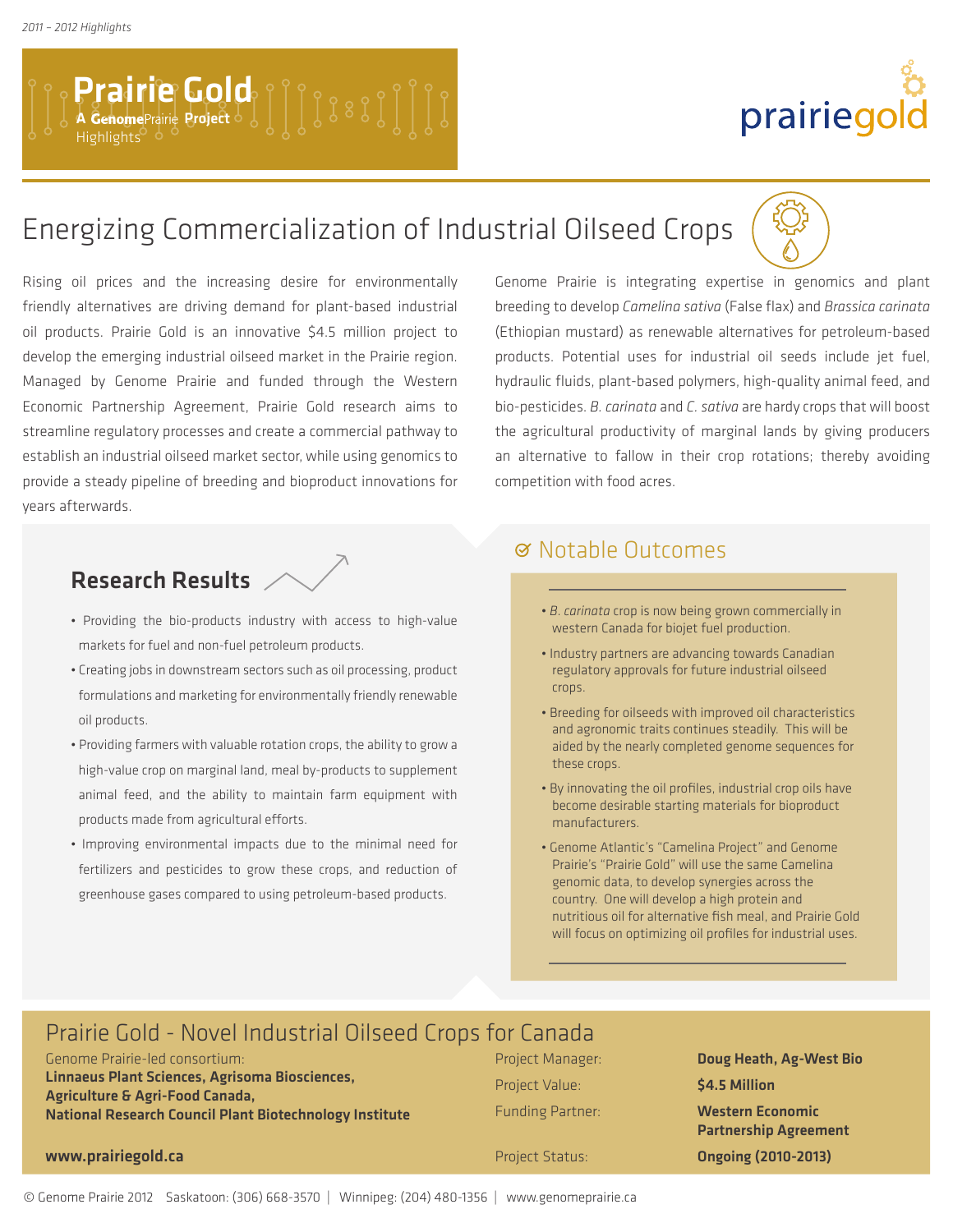

### Maximizing the Utility of Flax

TUFGEN

**Highlights** 

A GenomePrairie Project



Canada is the world's largest producer of flax. Over the past decade flax has become an important multi-purpose crop with increasing demand for flax oil, seed and fibre. Flax oil is a rich source of omega-3 fatty acids and plant estrogens, which have been shown to reduce levels of bad cholesterol and mitigate the risk of heart disease and breast, colon and prostate cancer. Flax has been used for millennia to produce durable fibres and fine linens. Today, flax seeds and fibres are used for an increasing array of industrial products such as durable

### Research Results

With the public release of the flax genome sequence, researchers across Canada and around the world are now using this valuable resource to identify new genes and gene variants that will allow flax breeders to design new varieties with greater value-added opportunities for flax producers and processors. To date the TUFGEN project represents the largest single contribution to genome sequencing by a Canadian research team. The TUFGEN team has also created a high density flax gene array that is being used by many research teams, including our partners at the *Indian Agricultural Research Institute* who are studying salt and drought tolerance in flax.

linoleum floorings, car panels, industrial oils and solvents, and a myriad of other composite materials.

The goal of the *Total Utilization Flax Genomics* (TUFGEN) project is to increase the benefits and versatility of flax by developing genomicbased tools to assist in crop breeding, to improve field performance and to enhance seed and fibre traits.

#### Notable Outcomes

- Flax lignans fed to mice reduced body weight gain and improved blood glucose levels.
- Using advanced biochemical analytical techniques combined with analysis of the flax genomic information, the project team has discovered six new cyclolinopeptides (CLPs) and their corresponding putative gene sequences.
- A new company, Prairie Tides Inc., has been created to exploit this discovery of new CLPs and is currently developing new products for the pharmaceutical industry.
- The TUFGEN research team is developing new "genotype by sequencing" techniques to rapidly evaluate breeding lines and identify new markers for important phenotypes.
- Analysis of the flax genome data is also revealing new details about the evolution of modern flax including evidence of a whole genome duplication some five to nine million years ago.

### Total Utilization Flax Genomics (TUFGEN)

| Project Leaders: | <b>Gordon Rowland, University of</b><br><b>Saskatchewan</b><br><b>Sylvie Cloutier, Agriculture and</b><br><b>Agri-Food Canada</b> |
|------------------|-----------------------------------------------------------------------------------------------------------------------------------|
| Project Manager: | <b>Chris Barker, Genome Prairie</b>                                                                                               |
| Project Value:   | \$11.8 Million                                                                                                                    |

Other Funding Partners: \$6.2 Million Project Status: **Ongoing (2009-2013)** Competition: Genome Canada Applied

Genome Canada Contribution: \$5.6 Million Genomics Research in Bioproducts or Crops (2008–09)

www.tufgen.ca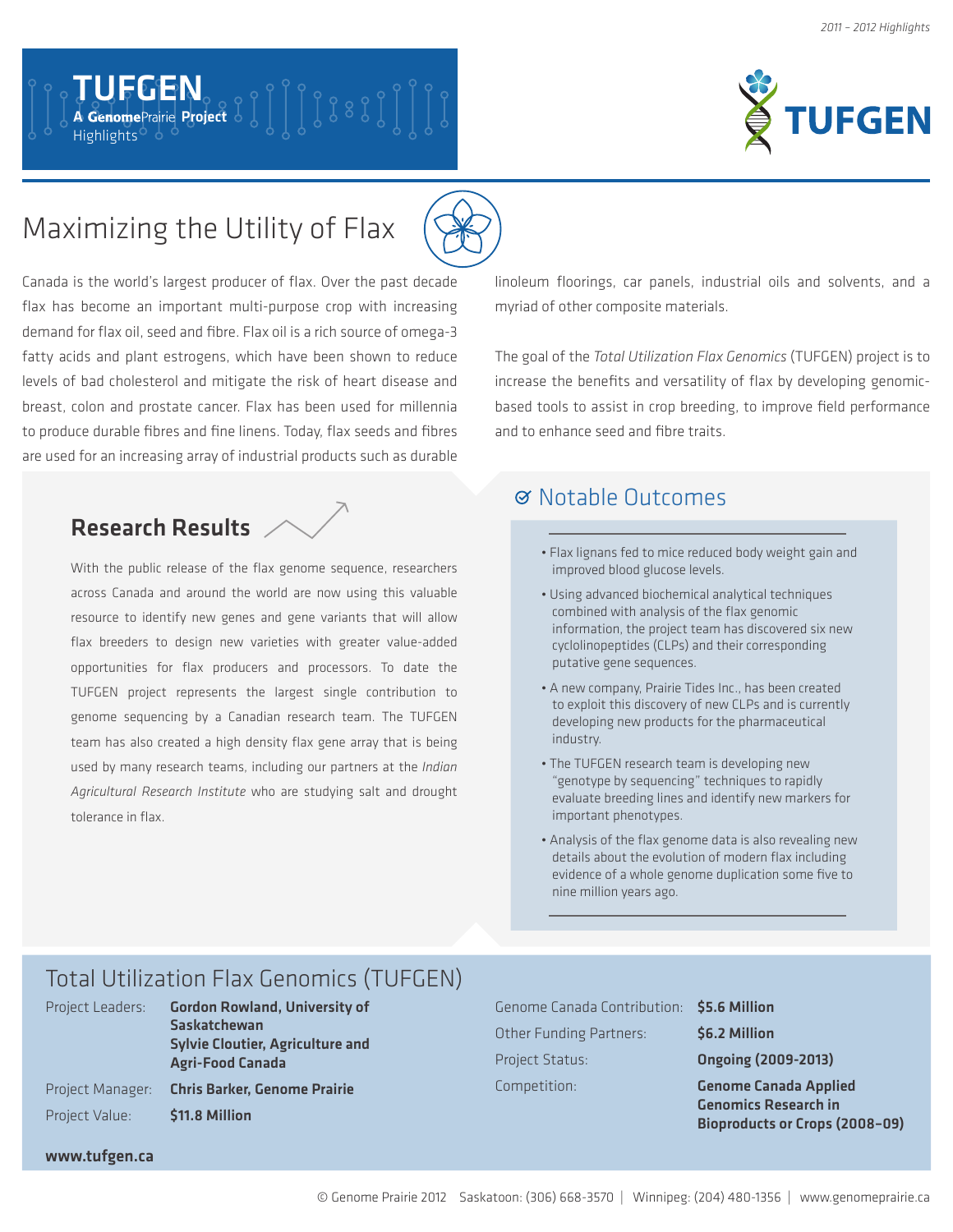### VALGEN A GenomePrairie Project Highlights

# VALGEN®

## Capturing the Value of Genomics Research

Genomics research is fundamental to all biosciences and plays a critical role in expanding the economic diversification and wellbeing of Canada and the Prairie provinces. Research in this field is progressing at a rapid pace and is driving innovation in key areas such as enhanced crops and personalized health care. This research takes place in a highly dynamic environment where innovation and commercialization must be balanced against a wide range of social and regulatory realities.



*Value Addition Through Genomics and GE3 LS* (VALGEN) comprises a diverse team of researchers from across Canada. This team is working to positively shape public policy and streamline regulation in order to move innovation from the laboratory towards practical applications. Key project areas include the role of regulation, knowledge management, intellectual property and technology transfer in moving discoveries into the marketplace.

VALGEN researchers have uncovered the need for innovative approaches to the management of intellectual property and that there is no one-size-fits-all approach. Research indicates that there is a need for Canadian university technology transfer offices to consider new models for the commercialization of innovative research. The team now has a greater understanding of the complex Canadian regulatory system and the way the federal and provincial government interacts with the public during policy development.

Results indicate that policy makers should adopt a more holistic view of innovation and challenge the ways by which innovation is measured. Different transfer models will have different outputs and outcomes, ranging from the more conventional metrics of patents or spin-offs to less conventional but still important metrics related to extension services, market development and dissemination and uptake of new business models.

### **Research Results**  $\land\qquad \qquad \qquad \qquad \qquad \qquad \text{Notable Outcomes}$

#### VALGEN has become a valuable source of credible information for policymakers

- A new generation of science policy researchers is being trained through the project's New Researcher Group and Researcher Mobility programs
- VALGEN brings scientists, GE<sup>3</sup>LS researchers, government and end users together at workshops and web seminars addressing important topics such as the coexistence of conventional and organic foods in the marketplace.
- Provided testimony before the federal Standing Committee on Agriculture and Agri-Food on five occasions.

### Value Addition Through Genomics and GE³LS (VALGEN)

| Project Leaders: | <b>Peter Phillips, University of Saskatchewan</b> |
|------------------|---------------------------------------------------|
|                  | David Castle, University of Edinburgh             |
| Project Manager: | Kari Doerksen, Genome Prairie                     |
| Project Value:   | \$5.4 Million                                     |
|                  |                                                   |

Genome Canada Contribution: \$2.6 Million Other Funding Partners: \$2.8 Million Competition: Genome Canada Applied

Genomics Research in Bioproducts or Crops (2008–09)

#### www.valgen.ca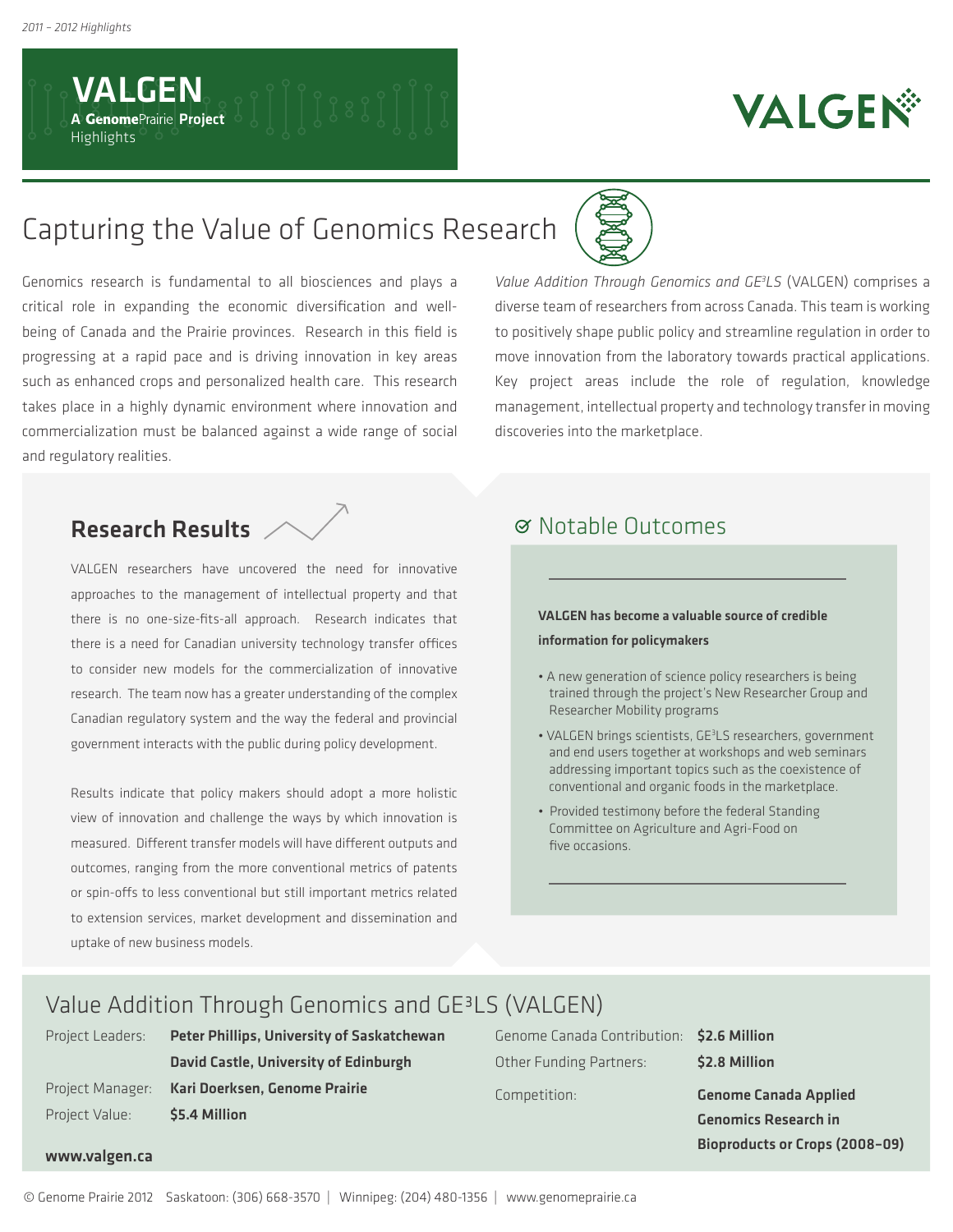## MGCB<sup>2</sup> A GenomePrairie Project



## Turning Waste into Value-Added Resources

Microbes are nature's top recyclers. Genome Prairie researchers are leading an international collaboration exploring the ability of certain bacteria to convert waste materials such as straw, woodchips and paper into renewable biofuels and biodegradable plastics. This research is developing new solutions that will help overcome society's reliance on traditional fuels while minimizing the need for waste landfills.



The *Microbial Genomics for Biofuels and Co-Products from Biorefining Processes* (MGCB2 ) project involves studying the bacterial metabolism and gene structure & function involved in the conversion of waste materials and cellulose to usable products.

The project's goal is to select and design populations of bacteria with enhanced biosynthetic ability and to enable biorefineries that generate products such as ethanol, hydrogen and components of biodegradable plastics from agricultural and industrial waste.

### **Research Results**  $\land\qquad$   $\qquad \qquad \circ$  Notable Outcomes

Together with partners in the United States and New Zealand, MGCB2 researchers have identified and patented several novel bacteria that could be used to create consortia with enhanced abilities to convert waste into energy and fuels. Many of these bacteria are thermophiles that live in extreme conditions such as hot springs and thermal vents, and could have important properties for remediation. The genetic content of those microbes was studied by using genomic sequencing. Subsequent studies and analyses have been conducted to relate gene sequence to protein expression in an effort to gain a better understanding of the utility of particular microbes in the treatment and fermentation of different waste products.

- Determined key enzymes for the synthesis of hydrogen and ethanol in 29 sequenced bacteria with biofuels potential.
- Isolated eight novel bioplastic-synthesizing bacteria, with provisional patent applications submitted for three strains.
- Achieved the production of acceptable amounts of ethanol and hydrogen through successful co-culture of designer bacterial consortia at the bench level.
- An evaluation of the Food versus Fuel survey was undertaken to examine economic, legal and environmental issues surrounding biofuels and barriers to industry.

### Microbial Genomics for Biofuels and Co-Products from Biorefining Processes (MGCB²)

| <b>Project Leaders:</b> | David Levin, University of Manitoba             |
|-------------------------|-------------------------------------------------|
|                         | <b>Richard Sparling, University of Manitoba</b> |
| Project Manager:        | <b>Sherif Louis, Genome Prairie</b>             |
| Project Value:          | \$10.6 Million                                  |

www.microbialrefinery.com

Genome Canada Contribution: \$4.9 Million Other Funding Partners: \$5.7 Million Status: **Ongoing (2009-2013)** Competition: **Genome Canada Applied** 

Genomics Research in Bioproducts or Crops (2008–09)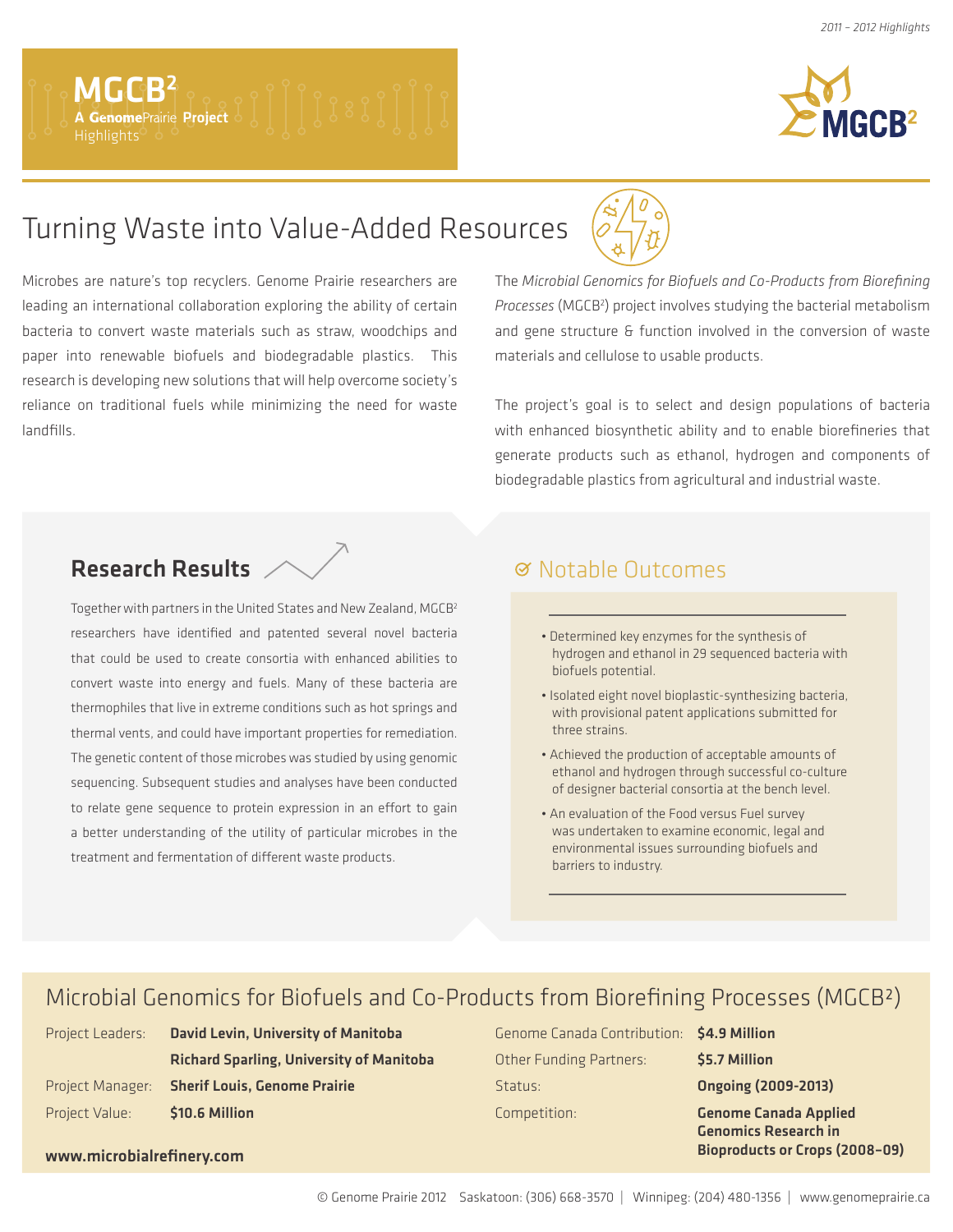Financial Statements of

### **GENOME PRAIRIE**

Year ended March 31, 2012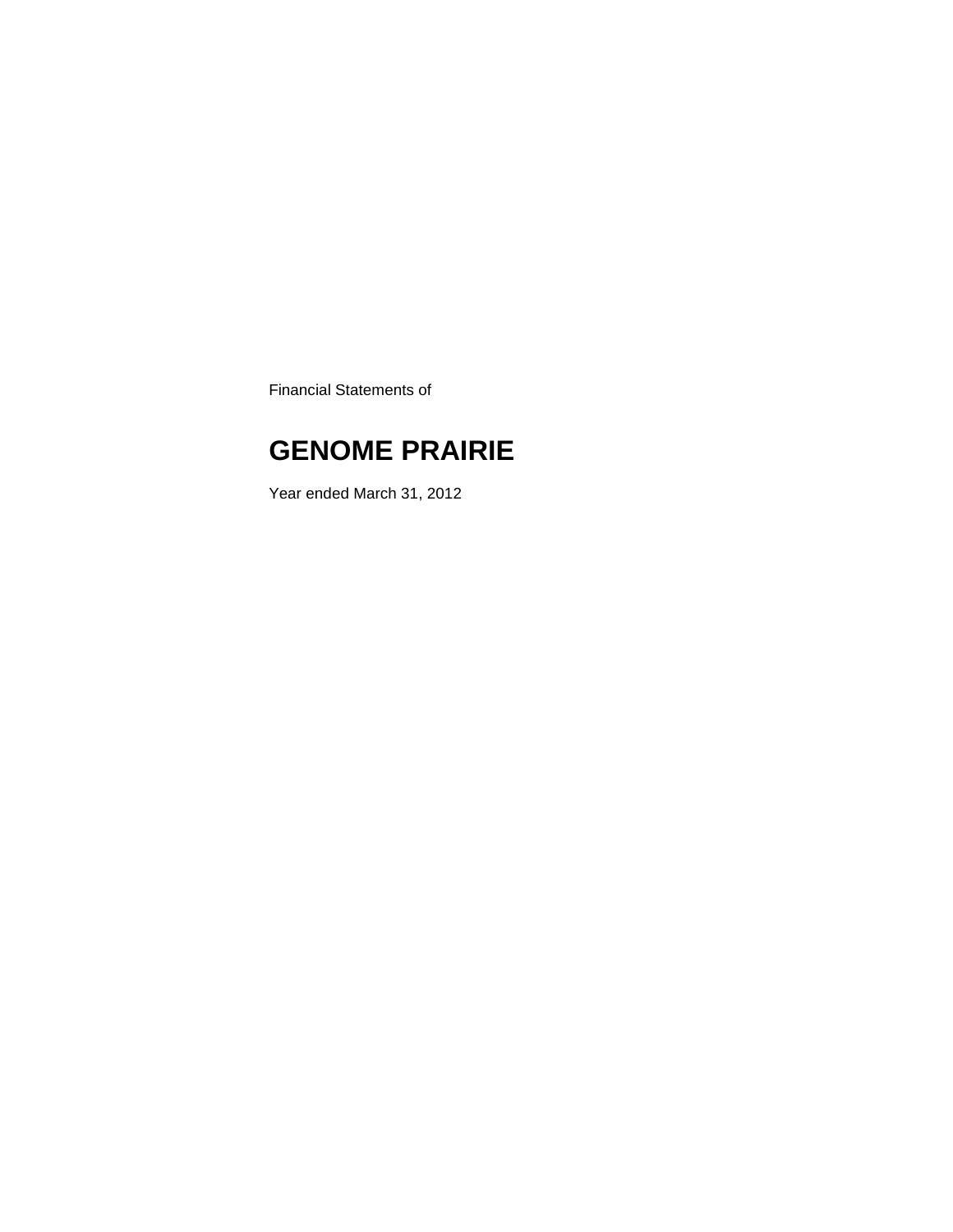

June 22, 2012

#### **Independent Auditor's Report**

#### **To the Directors of Genome Prairie**

We have audited the accompanying financial statements of Genome Prairie, which comprise the statement of financial position as at March 31, 2012 and the statements of operations, changes in net assets and cash flows for the year then ended, and the related notes including a summary of significant accounting policies.

#### **Management's responsibility for the financial statements**

Management is responsible for the preparation and fair presentation of these financial statements in accordance with Canadian generally accepted accounting principles, and for such internal control as management determines is necessary to enable the preparation of financial statements that are free from material misstatement, whether due to fraud or error.

#### **Auditor's responsibility**

Our responsibility is to express an opinion on these financial statements based on our audit. We conducted our audit in accordance with Canadian generally accepted auditing standards. Those standards require that we comply with ethical requirements and plan and perform the audit to obtain reasonable assurance about whether the financial statements are free from material misstatement.

An audit involves performing procedures to obtain audit evidence about the amounts and disclosures in the financial statements. The procedures selected depend on the auditor's judgment, including the assessment of the risks of material misstatement of the financial statements, whether due to fraud or error. In making those risk assessments, the auditor considers internal control relevant to the entity's preparation and fair presentation of the financial statements in order to design audit procedures that are appropriate in the circumstances, but not for the purpose of expressing an opinion on the effectiveness of the entity's internal control. An audit also includes evaluating the appropriateness of accounting policies used and the reasonableness of accounting estimates made by management, as well as evaluating the overall presentation of the financial statements.

We believe that the audit evidence we have obtained is sufficient and appropriate to provide a basis for our audit opinion.

#### **Opinion**

In our opinion, the financial statements present fairly, in all material respects, the financial position of Genome Prairie as at March 31, 2012 and the results of operations and cash flows for the year then ended in accordance with Canadian generally accepted accounting principles.

Pricewaterhouse Coopers LLP

**Chartered Accountants**

*PricewaterhouseCoopers LLP, Chartered Accountants The Princeton Tower, 123 2nd Avenue South, Suite 200, Saskatoon, Saskatchewan, Canada S7K 7E6 T: +1 (306) 668 5900, F: +1 (306) 652 1315*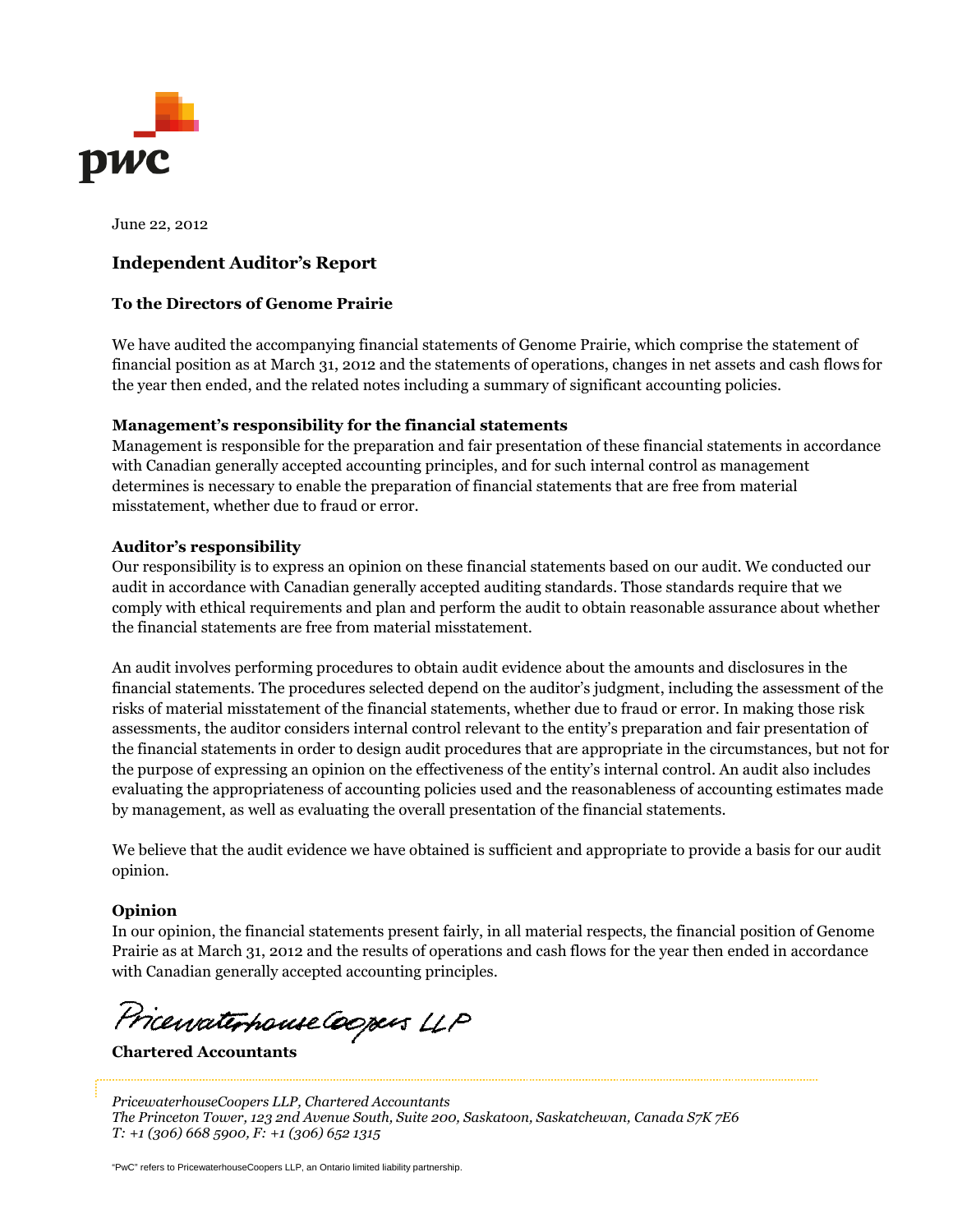Statement of Financial Position

March 31, 2012, with comparative figures for 2011

|                                          | 2012            | 2011            |
|------------------------------------------|-----------------|-----------------|
| <b>Assets</b>                            |                 |                 |
| Current assets:                          |                 |                 |
| Cash                                     | \$<br>1,728,694 | \$<br>3,624,804 |
| <b>Investment Certificate</b>            | 1,032,500       | 1,001,430       |
| Receivables                              | 713,782         | 147,417         |
| <b>GST</b> receivable                    | 65,574          | 50,068          |
| Project advances                         | 746,988         | 158,795         |
| Prepaid expenses                         | 4,451           | 5,660           |
|                                          | 4,291,989       | 4,988,174       |
|                                          |                 |                 |
|                                          |                 |                 |
|                                          | \$<br>4,291,989 | \$<br>4,988,175 |
|                                          |                 |                 |
| <b>Liabilities and Net Assets</b>        |                 |                 |
| <b>Current liabilities:</b>              |                 |                 |
| Accounts payable and accrued liabilities | \$<br>403,748   | \$<br>1,500,697 |
|                                          |                 |                 |
| Deferred contributions:                  |                 |                 |
| Expenses of future periods (note 4)      | 3,622,754       | 3,221,991       |
|                                          |                 |                 |
|                                          | 4,026,502       | 4,722,688       |
| Net assets                               | 265,487         | 265,487         |
|                                          |                 |                 |
|                                          | \$<br>4,291,989 | \$<br>4,988,175 |

See accompanying notes to financial statements.

On behalf of the Board:

Director

Director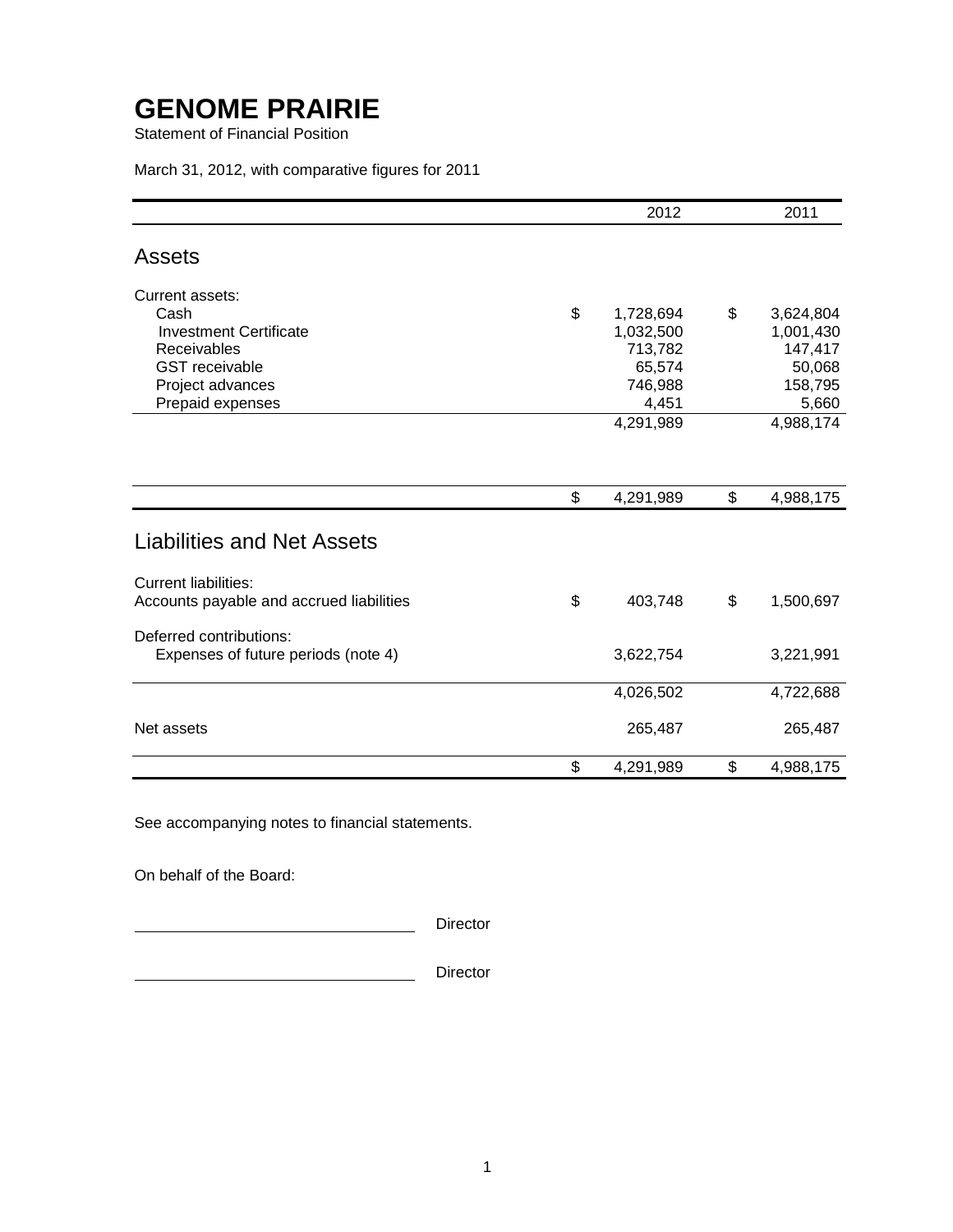Statement of Operations and Changes in Net Assets

Year ended March 31, 2012, with comparative figures for 2011

|                                               | 2012            | 2011            |
|-----------------------------------------------|-----------------|-----------------|
| Revenue:                                      |                 |                 |
| Project revenues (note 4)                     | \$<br>6,682,930 | \$<br>6,563,681 |
| Administrative support revenues (notes 4 & 6) | 1,221,053       | 1,214,367       |
| Interest                                      | 101,284         | 46,623          |
|                                               | 8,005,267       | 7,824,671       |
| Expenses:                                     |                 |                 |
| Research project expenditures                 | 6,682,930       | 6,563,681       |
| General and administrative (notes 4 & 6)      | 1,192,992       | 1,159,504       |
| Project development and consulting costs      | 129,345         | 101,486         |
|                                               | 8,005,267       | 7,824,671       |
| Excess of revenue over expenses               |                 |                 |
| Net assets, beginning of year                 | 265,487         | 265,487         |
| Net assets, end of year                       | \$<br>265,487   | 265,487         |

See accompanying notes to financial statements.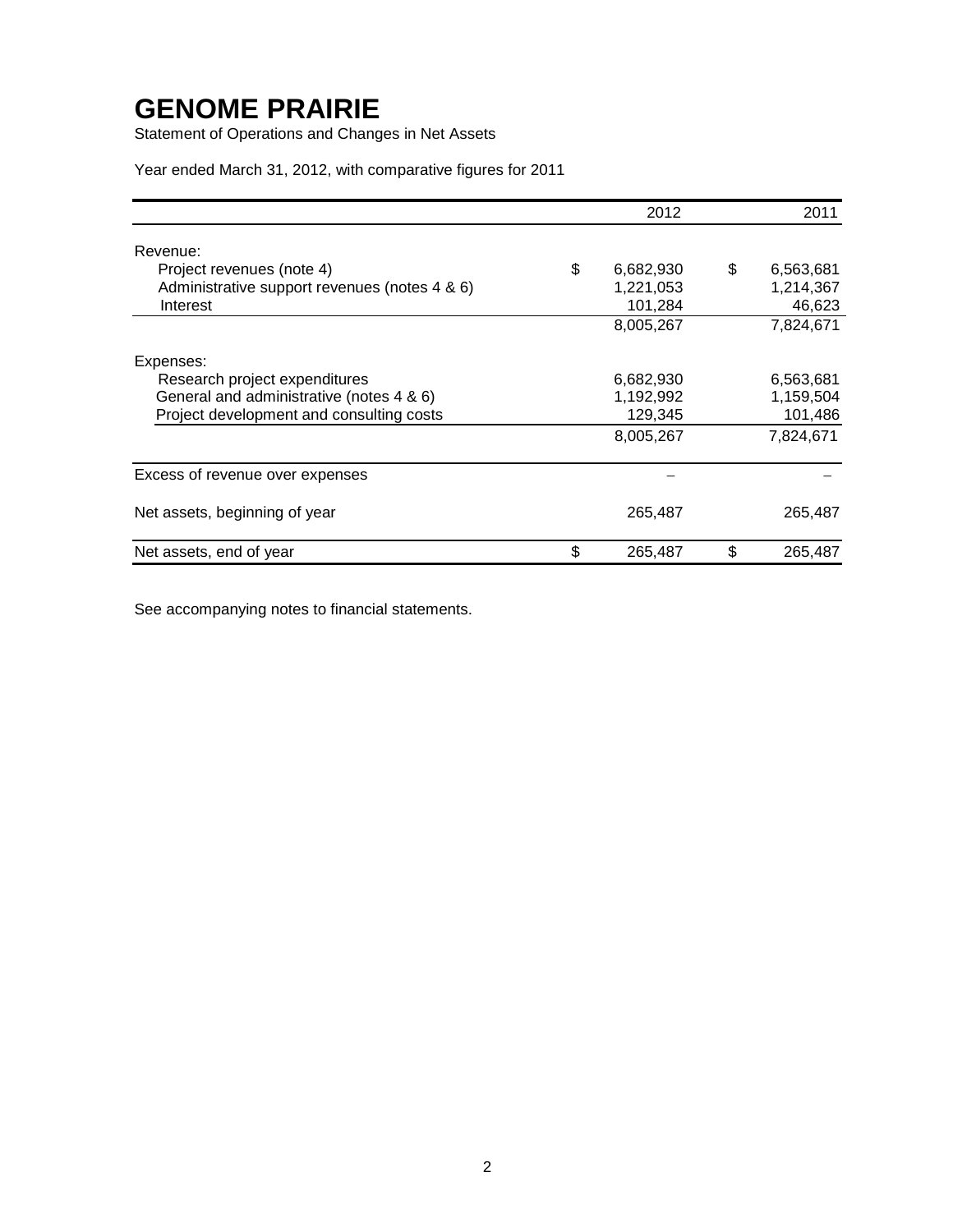Statement of Cash Flows

Year ended March 31, 2012, with comparative figures for 2011

|                                                               | 2012                    | 2011            |
|---------------------------------------------------------------|-------------------------|-----------------|
| Cash flows from (used in):                                    |                         |                 |
| Operations:                                                   |                         |                 |
| Excess of revenues over expenses<br>Items not involving cash: | \$                      | \$              |
| Change in non-cash operating working capital:<br>Receivables  |                         |                 |
| <b>GST</b> receivable                                         | (566, 365)<br>(15, 506) | 32,528<br>616   |
| Project advances                                              | (588, 193)              | 873,289         |
| Prepaid expense                                               | 1,209                   | 5,413           |
| Accounts payable and accrued liabilities                      | (1,096,949)             | 1,242,882       |
| Net change in deferred contributions                          | 400,764                 | 355,101         |
|                                                               | (1,865,040)             | 2,509,829       |
| <b>Investing Activities:</b>                                  |                         |                 |
| <b>Investment Certificate</b>                                 | (31,070)                | (1,001,430)     |
| Increase (Decrease) in cash                                   | (1,896,110)             | 1,508,399       |
| Cash, beginning of year                                       | 3,624,804               | 2,116,405       |
| Cash, end of year                                             | \$<br>1,728,694         | \$<br>3,624,804 |

See accompanying notes to financial statements.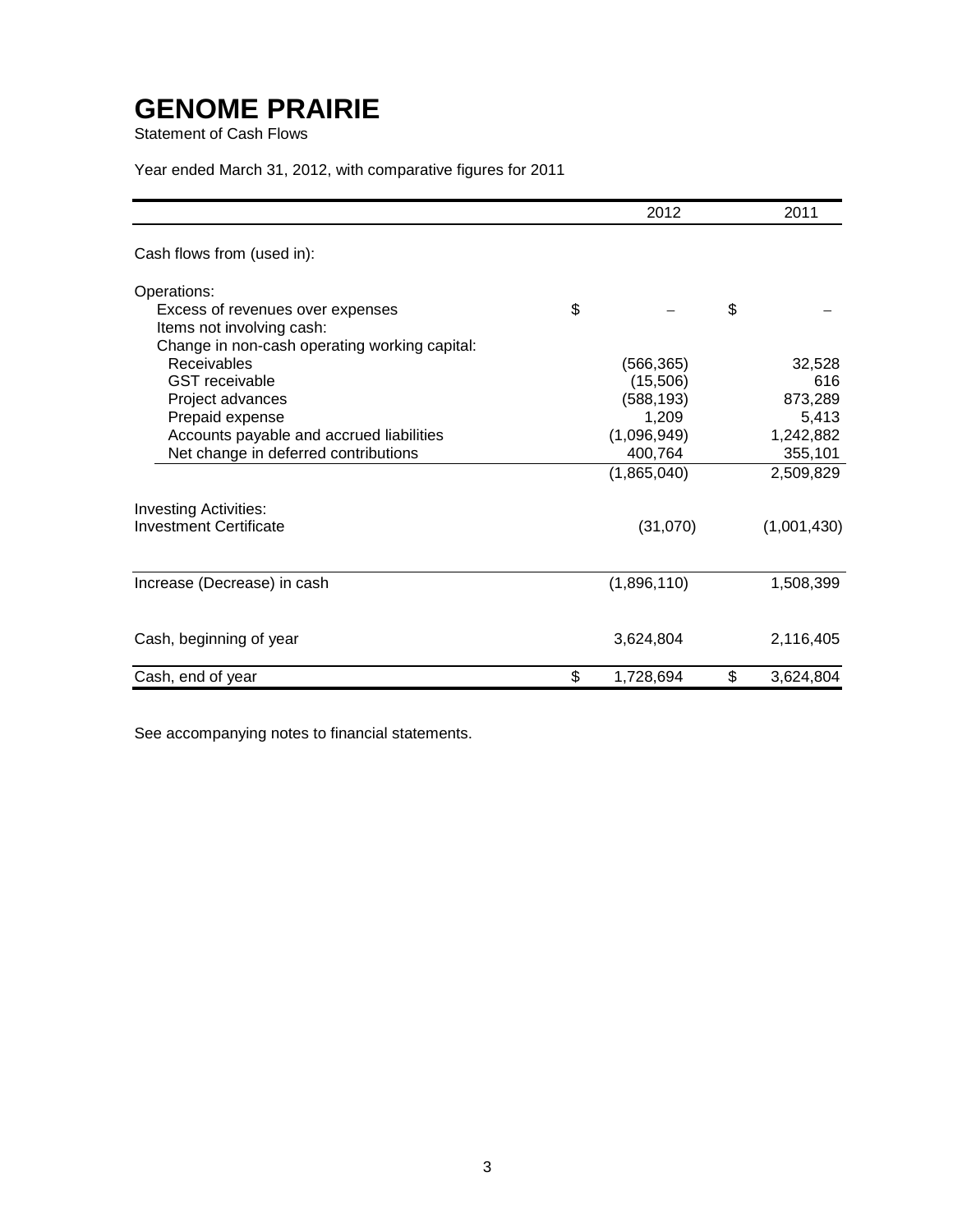Notes to Financial Statements

Year ended March 31, 2012

#### **1. Nature of business:**

Genome Prairie (the "Corporation") was incorporated in 2000 under the *Canada Corporations Act* as a not-for-profit organization. The Corporation funds organizations and institutions that conduct genomic research and development for the economic benefit of the Prairie Region (Saskatchewan and Manitoba) and Canada.

#### **2. Significant accounting policies:**

(a) Basis of presentation:

These financial statements include the accounts of the Corporation and its subsidiary, Interra Biosciences Inc.

(b) Use of estimates:

The preparation of financial statements in conformity with Canadian generally accepted accounting principles requires management to make estimates and assumptions that affect the reported amounts of assets and liabilities and disclosure of contingent assets and liabilities at the date of the financial statements and the reported amount of revenue and expenses during the reporting period. Actual results could differ from these estimates.

(c) Revenue recognition:

The Corporation follows the deferral method of accounting for contributions. Restricted contributions are recognized as revenue in the year in which the related expenses are incurred. Unrestricted contributions are recognized as revenue when received or receivable if the amount to be received can be reasonably estimated and collection is reasonably assured.

Restricted investment income is recognized as revenue in the year in which the related expenses are incurred. Unrestricted investment income is recognized as revenue when it is earned.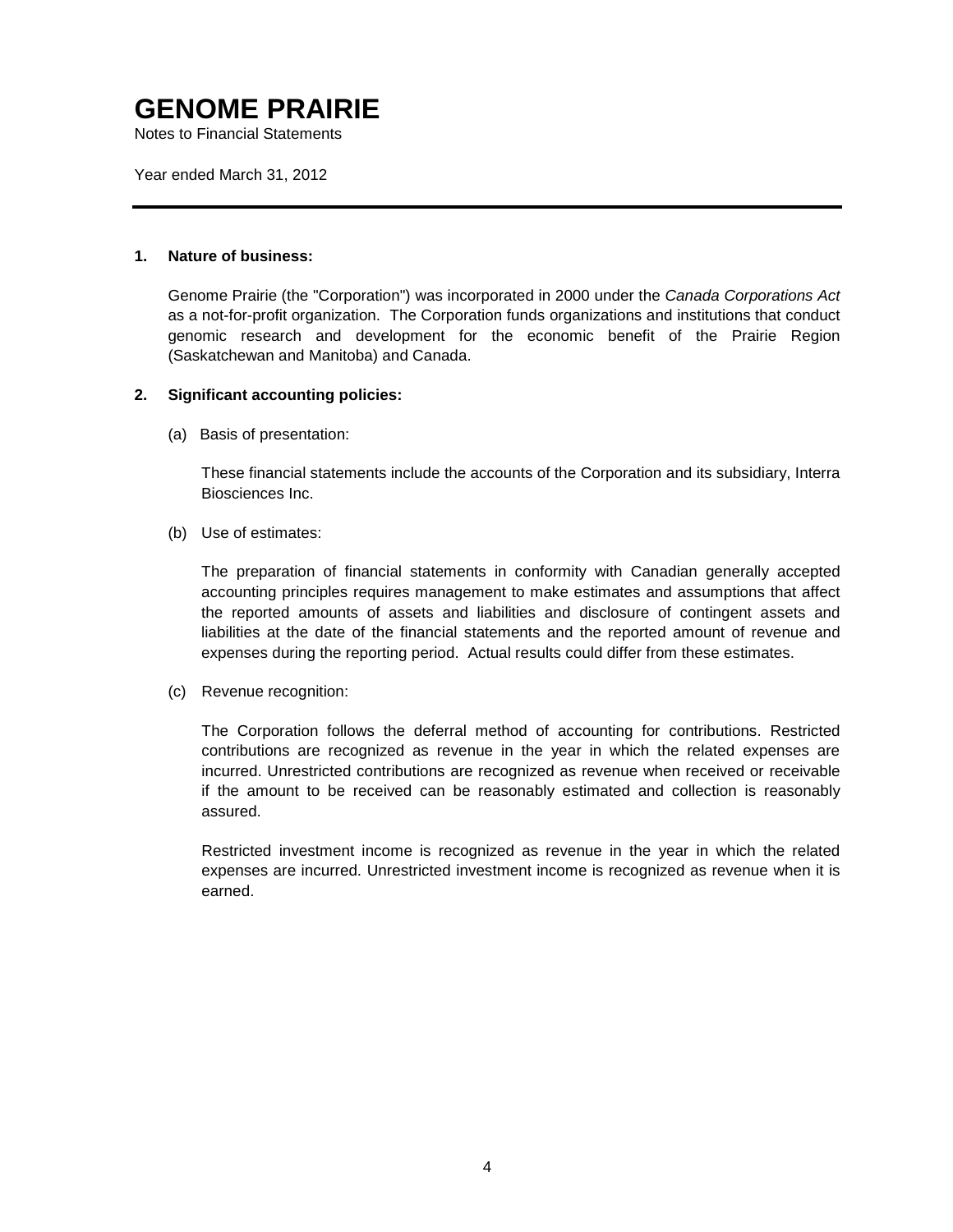Notes to Financial Statements (continued)

Year ended March 31, 2012

(d) Financial Instruments:

Financial assets and financial liabilities are initially recognized at fair value and subsequent measurement is dependent on their classification as described below:

- Cash and short-term investments are classified as financial assets held for trading and are measured at fair value. Fair value fluctuations in these assets including interest earned, interest accrued, gains and losses realized on disposal and unrealized gains and losses are included in investment income.
- Accounts receivable are classified as loans and receivables and are recorded at amortized cost using the effective interest method.
- Accounts payable and accrued liabilities and other liabilities are classified as other liabilities and measured at amortized cost using the effective interest method.

Transaction costs related to held for trading financial assets are expensed as incurred. Transaction costs related to other liabilities and loans and receivables are netted against the carrying value of the asset or liability and are then recognized over the expected life of the instrument using the effective interest method.

(e) Derivative instruments - embedded derivatives:

The Corporation selected January 1, 2003 as the transaction date for embedded derivatives, as such only contracts or financial instruments entered into or modified after the transition date were examined for embedded derivatives. As at March 31, 2012, the Corporation does not have any material outstanding contracts or financial instruments with embedded derivatives that require bifurcation.

(f) Income taxes:

The Corporation qualifies as a tax exempt organization under Section 149 of the Income Tax Act.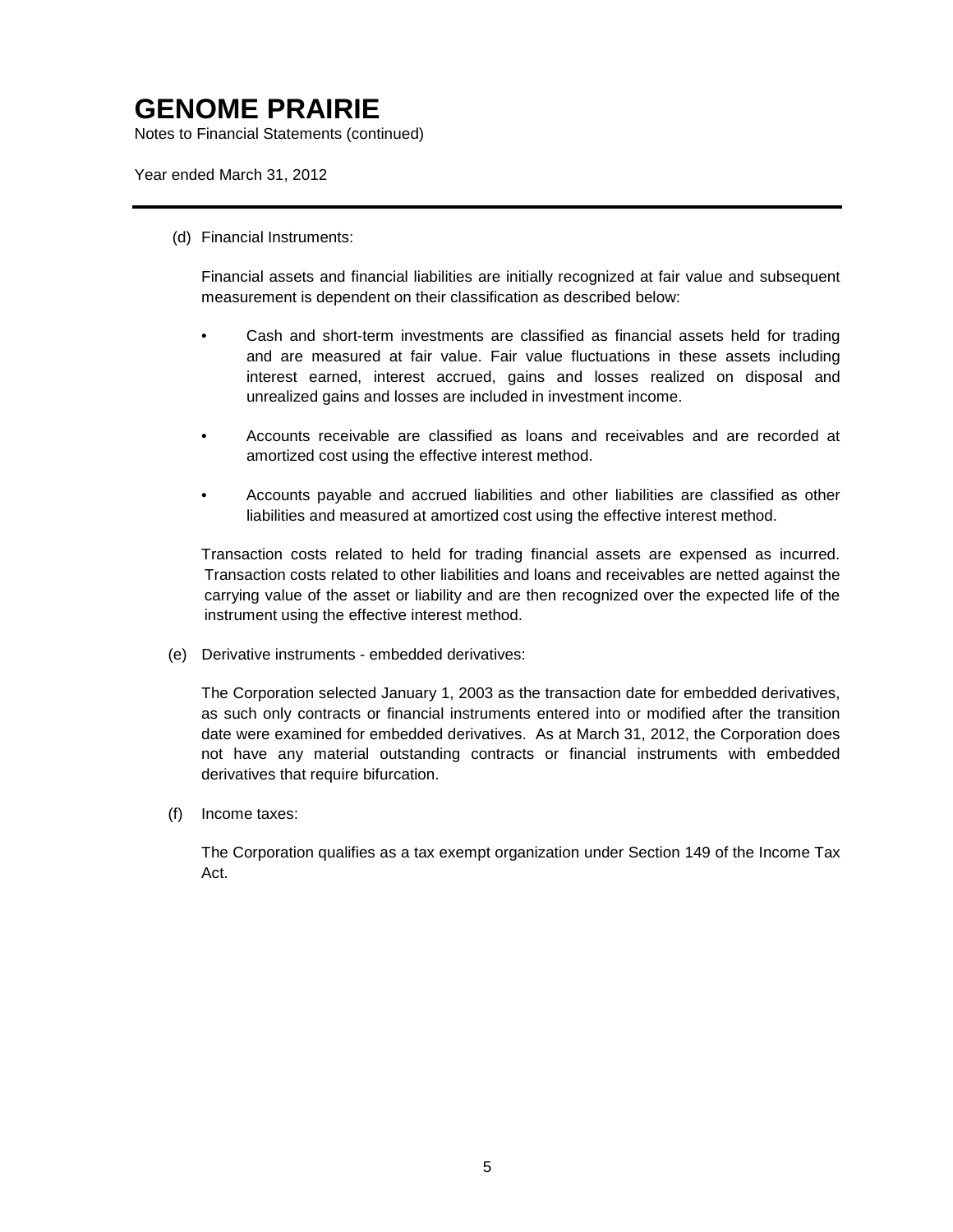Notes to Financial Statements (continued)

Year ended March 31, 2012

#### **3. Financial instruments and risk management:**

The Corporation, through its financial assets and liabilities, has exposure to the following risks from its use of financial instruments: credit risk and market risk (interest rate risk and other price risk).

#### **Credit Risk**

The Corporation's principal financial assets are cash and accounts receivable, which are subject to credit risk. The carrying amounts of financial assets on the statement of financial position represent the Corporation's maximum credit exposure at the balance sheet date.

The Corporation's credit risk related to accounts receivable is virtually non-existent since the amounts have since been paid. The credit risk on cash is limited because the counterparties are chartered banks with high credit ratings assigned by national credit-rating agencies.

#### **Interest Rate Risk**

Cash has a limited exposure to interest rate risk due to its short-term maturity.

#### **Fair Values**

The fair values of cash, accounts receivable, accounts payable and accrued liabilities approximate their carrying values due to their short-term maturity.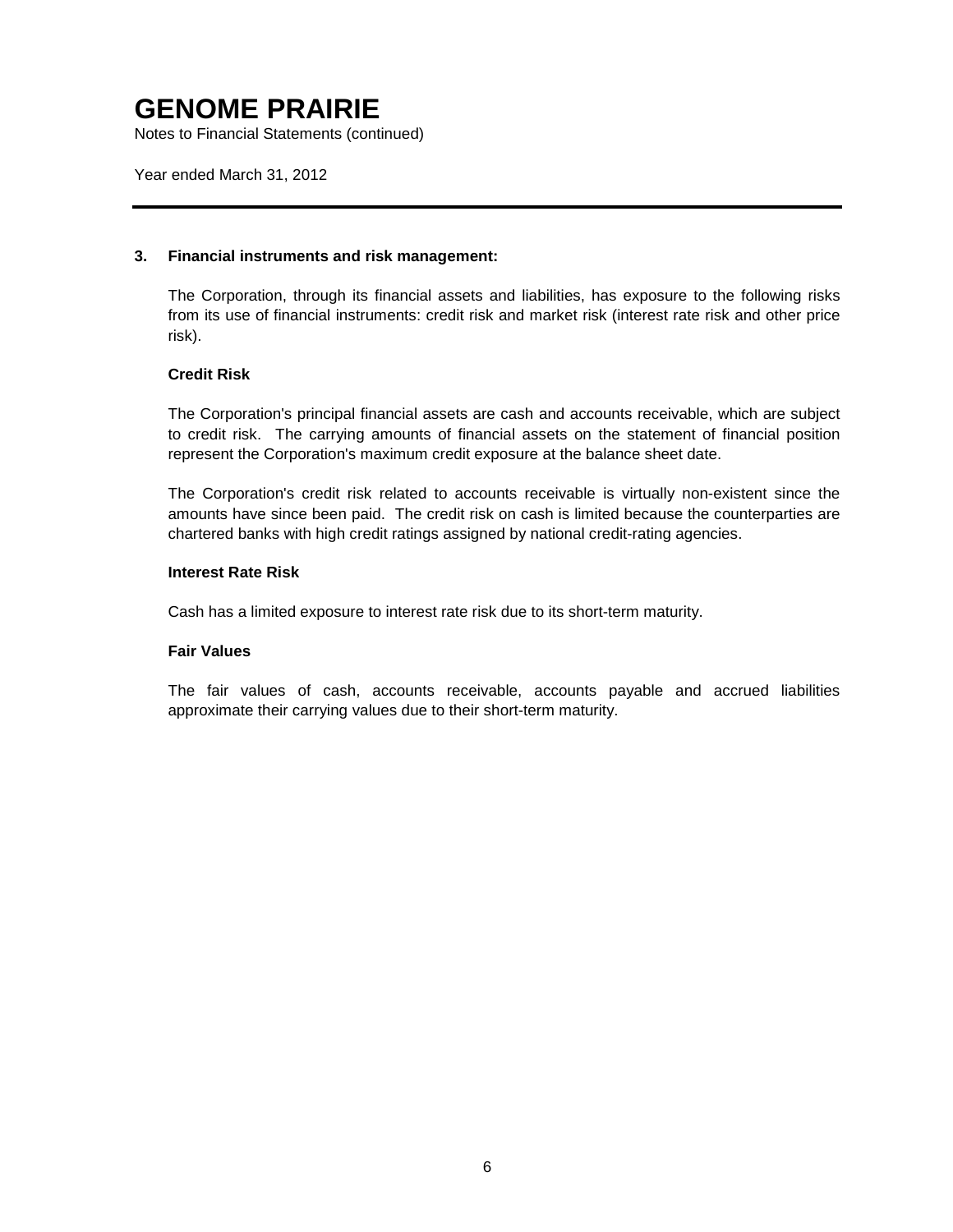Notes to Financial Statements (continued)

Year ended March 31, 2012

#### **4. Expenses of future periods:**

The Corporation receives funding from Genome Canada, Provincial Ministries, Western Economic Diversification Canada and other sources to be held, administered and distributed in accordance with the related funding agreements between Genome Prairie and the other parties. Deferred contributions related to expenses of future periods represent these unspent externally restricted funding and related investment income, which are for the purposes of proving funding to eligible recipients and the payment of operating and capital expenditures in future periods. The changes in the deferred contribution balances for the period are as follows:

|                                                               | 2012                              | 2011          |
|---------------------------------------------------------------|-----------------------------------|---------------|
| Opening deferred contributions for expenses of future periods | \$<br>3,221,991<br>\$             | 2,866,889     |
| Contributions during the year:                                |                                   |               |
| Genome Canada                                                 | 5,393,726                         | 5,257,038     |
| Province of Saskatchewan                                      | 925,064                           | 289,300       |
| Enterprise Saskatchewan                                       | 240,000                           | 1,646,944     |
| <b>Western Economic Diversification</b>                       | 900,808                           | 123,081       |
| <b>Project Expense Recoveries</b>                             | 158,565                           | 136,455       |
| Province of Manitoba                                          | O                                 | 37,520        |
| University of Manitoba                                        | 0                                 | 20,312        |
| University of Saskatchewan                                    | 0                                 | 51,600        |
| Workshops and Other                                           | 14,739                            | 51,868        |
| Manitoba Flax Growers Association Inc.                        | 25,000                            | 25,000        |
| Cameco Corporation Inc.                                       | 75,000                            | <sup>0</sup>  |
| Saskatchewan Flax Development Commission                      | 25,000                            | 25,000        |
| Flax Canada                                                   | 25,000                            | 50,000        |
| <b>Bio Talent</b>                                             | $\Omega$                          | 22,500        |
| <b>NRC IRAP</b>                                               | 160,000                           | 148,759       |
| Sanofi Aventis                                                | 0                                 | 13,000        |
| Government of Canada - Service Canada                         | 0                                 | 50,803        |
| <b>Bi-Provincial Summit</b>                                   | 0                                 | 63,970        |
| Ag-West Bio Inc.                                              | 126,000                           | 120,000       |
| Canada Revenue Agency                                         | 235,844                           | 0             |
|                                                               | 8,304,746                         | 8,133,150     |
| Total contributions available                                 | 11,526,737                        | 11,000,039    |
| Less amounts recognized as project revenues                   | (6,682,930)                       | (6, 563, 681) |
| Less amounts recognized as administrative support revenues    | (1, 221, 053)                     | (1,214,367)   |
| Closing deferred contributions for expenses of future periods | \$<br>$\mathfrak{S}$<br>3,622,754 | 3,221,991     |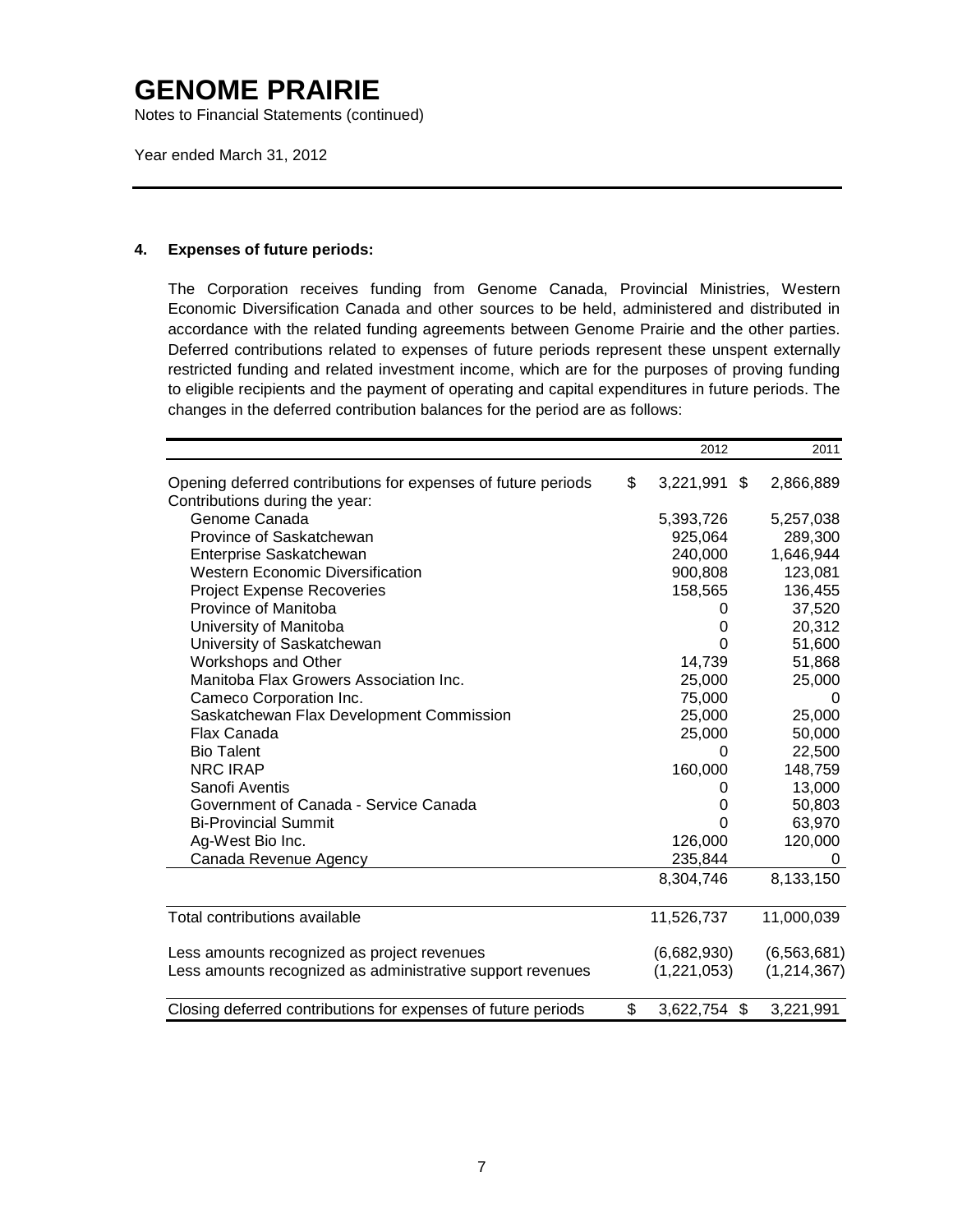Notes to Financial Statements (continued)

Year ended March 31, 2012

#### **5. Project commitments:**

In accordance with an agreement for funding signed with Genome Canada effective April 1, 2011, Genome Prairie has agreed to obtain equivalent funding support from other parties. As specified in the agreement, Genome Canada may provide transition funding to Genome Prairie notwithstanding the fact that formal commitments from other parties have not yet been secured. In such cases, funds provided in advance "in good faith" as part of the transition budget shall not be reimbursable in the event such commitments from other parties have not been secured. Genome Canada may then terminate the agreement or funding for a particular component. Additional funding arrangements are negotiated with Genome Canada to cover administration, program management, and position papers.

#### **6. Corporation Operating Funds:**

Genome Canada has committed to assist in the funding of the Corporation operations until September 30, 2012. In addition, Genome Canada has indicated that it will be asking their Board to approve an extension of this funding until March 31, 2013. Genome Prairie is in the process of negotiating a new Operating funding agreement with the desire that this agreement will be in place prior to March 31, 2013.

#### **7. Future Accounting Change**:

The Accounting Standards Board ("AcSB") has approved a new framework for not-for-profit organizations that is based on existing Canadian generally accepted accounting principles ("GAAP") and incorporates the 4400 series of standards which relates to situations unique to the not-for-profit sector. The new standards are available as of December 31, 2010 as Part lll of the Canadian Institute of Chartered Accountants ("CICA") Handbook – Accounting and are effective for reporting periods beginning on or after January 1, 2012. Genome Prairie will adopt Part lll of the CICA Handbook – Accounting as of April 1, 2012 and have determined the impact of these changes on its financial statements will be minimal.

#### **8. Comparative figures:**

Certain comparative figures have been reclassified to conform with the financial statement presentation adopted in the current year.